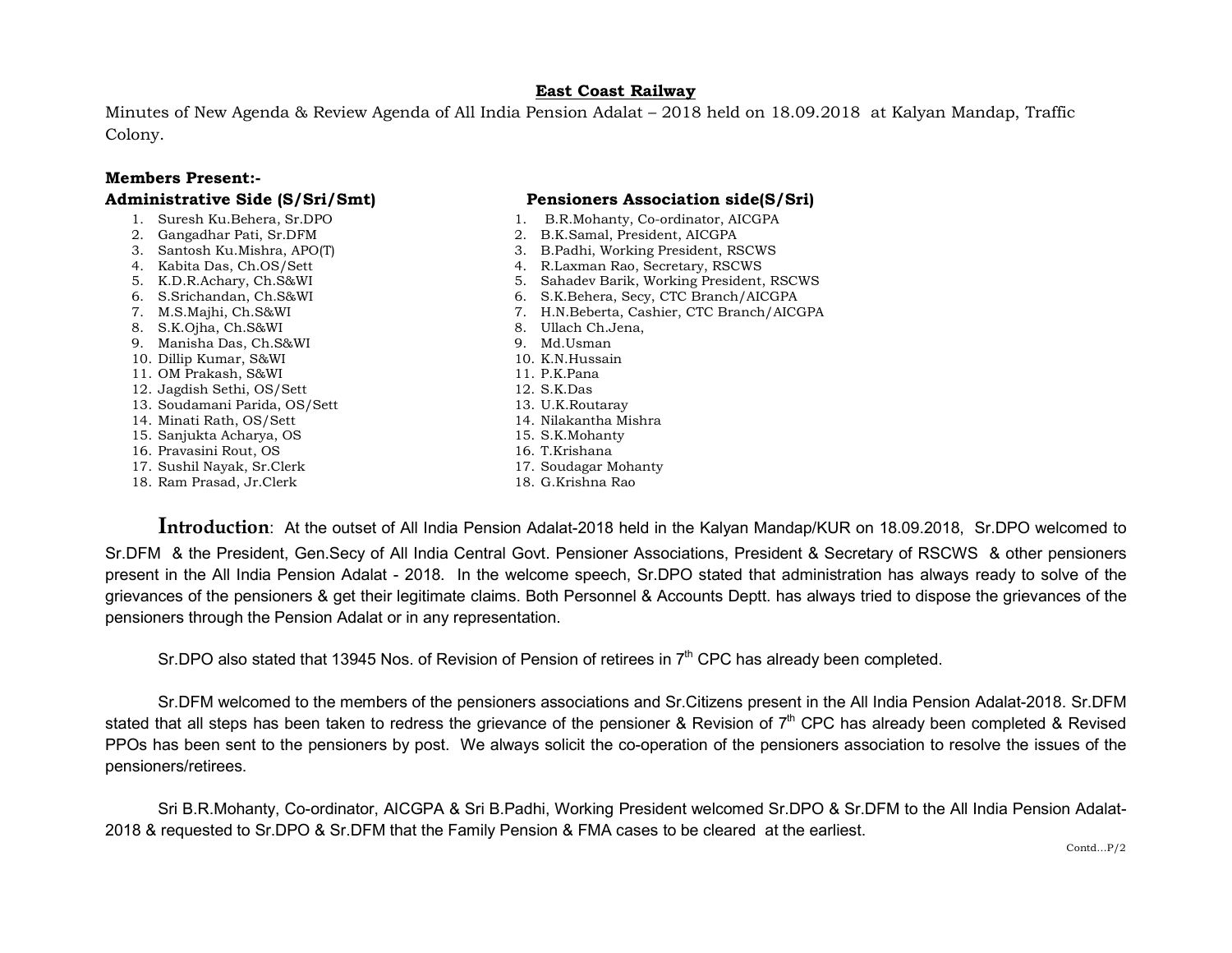| Sl.<br>No      | Name of the Applicant                              | Desig/<br>Stn            | Deptt     | Date of<br>Retd./ Death | PPO No.   | Particular of<br>Grievance                                                | <b>Last Remarks</b>                                                                                                                                                                                                                                                                 | <b>Minutes of Pension</b><br>Adalat                                                                                                          |
|----------------|----------------------------------------------------|--------------------------|-----------|-------------------------|-----------|---------------------------------------------------------------------------|-------------------------------------------------------------------------------------------------------------------------------------------------------------------------------------------------------------------------------------------------------------------------------------|----------------------------------------------------------------------------------------------------------------------------------------------|
|                | Smt. Appla Narsamma<br>W/o. Late Lachhana<br>Reddy | Sr.G.Man/<br><b>GRKN</b> | NR/Engg   | 31.07.1994              | $- - - -$ | Issue of duplicate PPO.<br>Application<br>dtd.03.05.2018 to<br>Sr.DFM/KUR | Duplicate PPO is ready. No<br>photo has been submitted by<br>the applicant as on date. It<br>will<br>be processed after<br>receiving required photo.                                                                                                                                | Item discussed & closed.                                                                                                                     |
| $\overline{2}$ | Smt. Saraswati Behera<br>W/o. Late R.N.Behera      | Sr.Clerk/<br><b>KUR</b>  | Personnel | 06.06.1974              | $---$     | Issue of duplicate PPO.<br>Application<br>dtd.18.06.2018.                 | It is examined that the<br>above said PPO NO is<br>belongs to $GRC/4740-S$ (E),<br>S. E. Rly/GRC. It is not<br>pertains to KUR Divn.<br>Hence through Pensioner<br>association She is advised<br>to apply in GRC for issuing<br>Duplicate PPO Book. Hence<br>Case is <b>CLOSED.</b> | Manager of concerned<br>pension paying bank will<br>be<br>requested<br>for<br>producing the photocopy<br>of PPO. Item discussed<br>& closed. |

| 3              | Sri Surendra Naik                                | Tech-<br>II/KUR               | C&W          |           | ----            | Issue of RELHS Card.<br>Application<br>Dtd.23.01.2018 | Application with recovery<br>sheet received by this office.<br>But necessary documents<br>with<br>along<br>photo<br>not  <br>submitted. Hence, he<br>is<br>advised through pension<br>association to submit the<br>documents<br>for<br>above<br>further process the case. | <b>AICGPA</b><br>has<br>been<br>advised to<br>produce the<br>necessary documents for<br>further<br>processing.<br>Discussed & Closed. |
|----------------|--------------------------------------------------|-------------------------------|--------------|-----------|-----------------|-------------------------------------------------------|---------------------------------------------------------------------------------------------------------------------------------------------------------------------------------------------------------------------------------------------------------------------------|---------------------------------------------------------------------------------------------------------------------------------------|
| $\overline{4}$ | Sri Bharat Champati                              | LMA/GJTA                      | Optg/NR      |           | $--- -$         | Sanction of FMA.<br>Application<br>Dtd.09.0.7.2018    | Letter<br>sent<br>to<br>CPPC/PNB/West-Bengal on<br>16/08/18.<br>Hence Case is<br>CLOSED.                                                                                                                                                                                  | Discussed & Closed                                                                                                                    |
| 5              | Sri J.K.Sethi                                    | Tech/<br>Mason/<br><b>BBS</b> | C&W          | $---$     | ----            | Sanction of FMA.<br>Application<br>Dtd.24.06.2018     | revised<br>Already<br>on<br>Hence case is<br>24.08.18.<br><b>CLOSED.</b>                                                                                                                                                                                                  | Discussed & Closed                                                                                                                    |
| 6              | Sri Krushna Chandra Palli                        | Kh.Helper/<br>Cons./BBS       | S&T          |           |                 |                                                       | Not pertains to KUR<br>Division. It pertains to<br>Construction/<br>BBS. Hence Case is<br><b>CLOSED</b>                                                                                                                                                                   | Discussed & Closed                                                                                                                    |
| $\overline{7}$ | Smt.Nirupama Mohanty<br>W/o. Late Debraj Mohanty | ESM/TLHR                      | S&T          | $- - - -$ | $--- -$         | Sanction of FMA.<br>Application<br>Dtd.18.06.2018     | Over telephone Sri B.R.<br>Mohanty, Co-Ord. AICGPA<br>is requested to submit a<br>copy of death certificate as<br>desired & advised by<br>Sr.DFM/Pen/KUR. It is still<br>awaited.                                                                                         | On receipt of the<br>required documents,<br>case will be processed as<br>per extant rule.                                             |
| 8              | Gobinda Pradhan                                  | Marker/<br><b>BAM</b>         | NR/<br>Comml | 30.09.05  | 120200745<br>05 | Issue of Family Identy<br>Card                        | No such application is<br>received by this office as on<br>date. The case is examined                                                                                                                                                                                     | Discussed & Closed                                                                                                                    |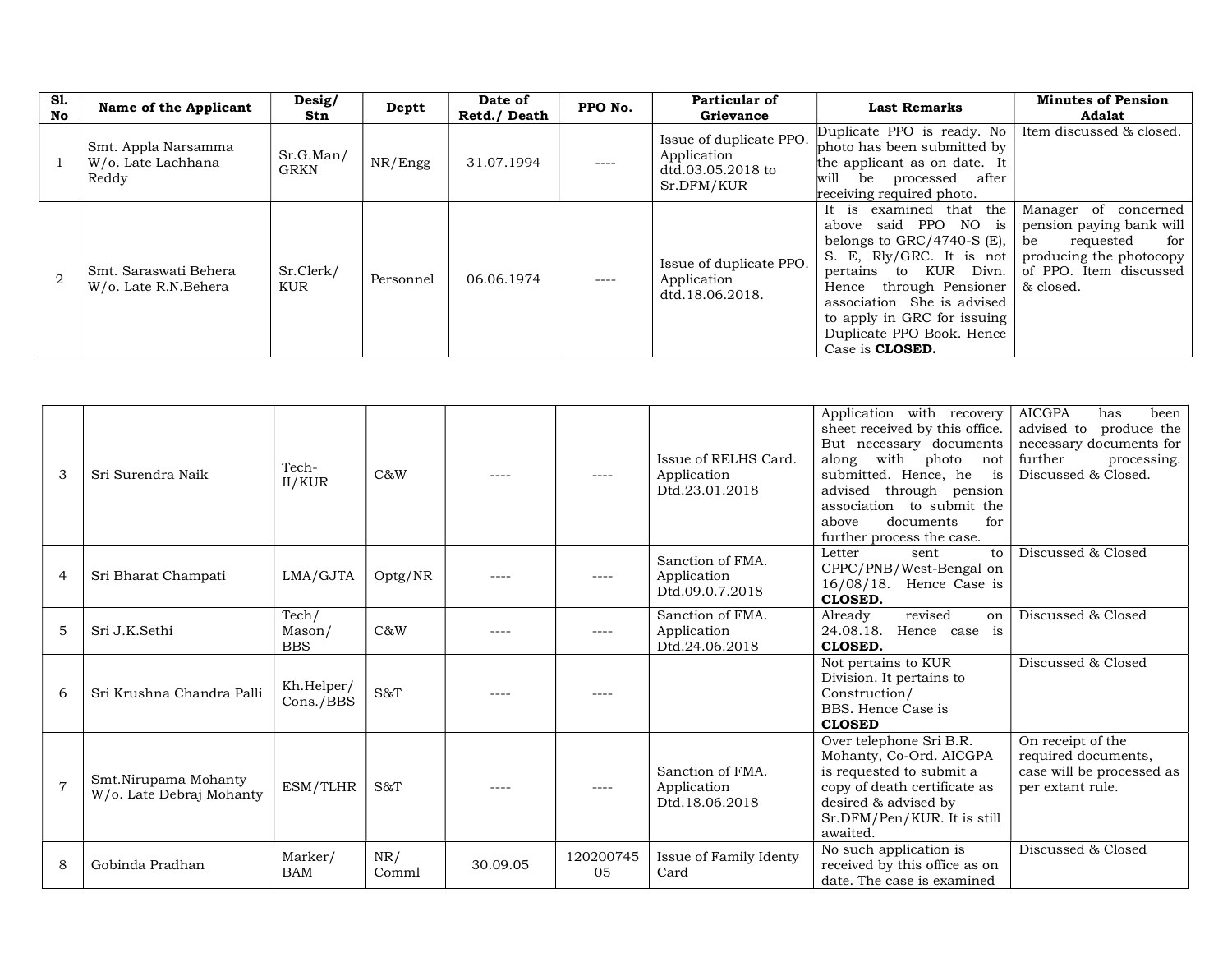|             |                                                                                      |             |             |            |         |                         | that Sri Pradhan retired<br>under SMR/BAM who is        |                                            |
|-------------|--------------------------------------------------------------------------------------|-------------|-------------|------------|---------|-------------------------|---------------------------------------------------------|--------------------------------------------|
|             |                                                                                      |             |             |            |         |                         | already been delegated                                  |                                            |
|             |                                                                                      |             |             |            |         |                         | powers to issue FIC &                                   |                                            |
|             |                                                                                      |             |             |            |         |                         | complementary passes to                                 |                                            |
|             |                                                                                      |             |             |            |         |                         | all retires who retired under                           |                                            |
|             |                                                                                      |             |             |            |         |                         | SMR/BAM.                                                |                                            |
|             |                                                                                      |             |             |            |         |                         | Inclusion order has already                             | Discussed & Closed                         |
|             |                                                                                      |             |             |            |         | Sanction of family      | been issued and same has                                |                                            |
| $\mathbf Q$ | Smt.Labanya Jena 2 <sup>nd</sup> wife                                                | Fitter-     | Mech/Lo     | ----       | $---$   | pension in favour of    | communicated to the party.                              |                                            |
|             | of Sri Dukhishyam Jena                                                               | II/KUR      | $_{\rm co}$ |            |         | second wife in revised  | There is no provision in                                |                                            |
|             |                                                                                      |             |             |            |         | 7 <sup>th</sup> CPC PPO | ARPAN System to record                                  |                                            |
|             |                                                                                      |             |             |            |         |                         | her 2 <sup>nd</sup> wife's name.                        |                                            |
|             | Ku. Rina Behera                                                                      | Chowkidar   | Engg.ON     |            |         | Sanction of family      | The case is under enquiry.                              | Inquiry<br>conducted<br>&                  |
| 10          | U/M/Daughter of Sri                                                                  | W/HQ/       | R           | ----       | $---$   | pension.                |                                                         | case received on Aug.18.                   |
|             | Jambua                                                                               | <b>KUR</b>  |             |            |         |                         | Party is sanctioned with                                | case under process.<br>Discussed & Closed. |
|             |                                                                                      |             |             |            |         |                         | 2/3rd Pension & DCRG. But                               |                                            |
|             |                                                                                      | G.Man/      | Engg./      |            |         | Retirement Benefit of   | Party has not rendered 10                               |                                            |
| 11          | Sri Chitaranjan Behera                                                               | <b>KAPG</b> | <b>ONR</b>  |            | $---$   | the staff.              | years Qualifying service.                               |                                            |
|             |                                                                                      |             |             |            |         |                         | Hence SR is returned for                                |                                            |
|             |                                                                                      |             |             |            |         |                         | reviewing the case.                                     |                                            |
|             |                                                                                      |             |             |            |         |                         | Damage Rent-                                            | On receipt of Damage                       |
|             |                                                                                      |             |             |            |         |                         | Rs, 1, 50, 516/- and DCRG                               | Rent Rs, 1, 50, 516, the                   |
|             |                                                                                      |             |             |            |         |                         | amount is Rs. 48,395/.His                               | rest amount will be                        |
|             |                                                                                      |             |             |            |         |                         | damage rent is more than<br>DCRG amount. A letter has   | processed. Discussed &<br>Closed.          |
|             |                                                                                      | Store       |             |            |         | Payment of NPS          | communicated to deposit                                 |                                            |
| 12          | Sri Ramesh Mangaraj                                                                  | Khalasi/    | Comml.      | 30.06.2012 | $---$   | amount.                 | the above damage rent                                   |                                            |
|             |                                                                                      | <b>KUR</b>  |             |            |         |                         | amount for releasing                                    |                                            |
|             |                                                                                      |             |             |            |         |                         | DCRG. Reg. deposit as on                                |                                            |
|             |                                                                                      |             |             |            |         |                         | date not submitted to this                              |                                            |
|             |                                                                                      |             |             |            |         |                         | office. Hence the case is                               |                                            |
|             |                                                                                      |             |             |            |         |                         | CLOSED.                                                 |                                            |
|             |                                                                                      |             |             |            |         |                         | OT not coming under                                     | Discussed & Closed.                        |
|             |                                                                                      |             |             |            |         |                         | pension adalat as per                                   |                                            |
| 13          | Sri Batakrushna Das                                                                  | M.V. Driver | Elect.      |            | $--- -$ | Payment of OT.          | CPO/BBS's notification                                  |                                            |
|             |                                                                                      |             |             |            |         |                         | dtd:19.08.18 Separately the                             |                                            |
|             |                                                                                      |             |             |            |         |                         | case is put up to the C.A.                              |                                            |
|             |                                                                                      |             |             |            |         |                         | Revision as per 7th CPC to<br>all Rg. Staff has already | Discussed & Closed.                        |
| 14          |                                                                                      |             |             |            |         |                         | been completed as per RBE                               |                                            |
|             | Revision of pensionary benefit to Running Staff as per Pay Matrix System of 7th CPC. |             |             |            |         |                         | No.13/2018. P.P.O's is                                  |                                            |
|             |                                                                                      |             |             |            |         |                         | being Serving by post.                                  |                                            |
|             |                                                                                      |             |             |            |         |                         | Hence the case is <b>CLOSED</b> .                       |                                            |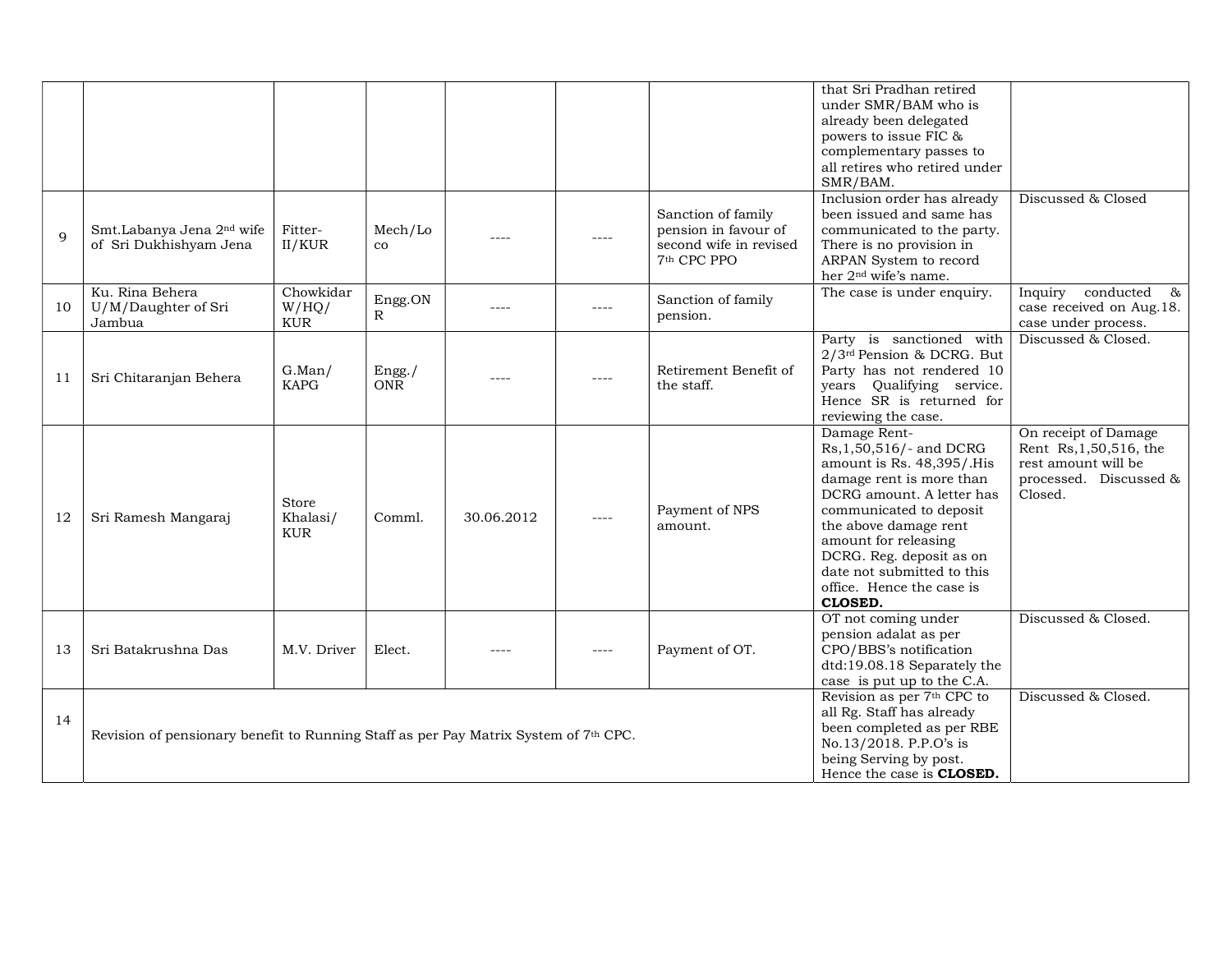| 15. | Sri A.S.N.Murthy | Guard(M/E) | Optg/<br>$_{\rm ONR}$ | 30.06.2004 | 20047310200<br>759 | revised pension<br>on notional pay<br>(Last pay) will<br>be taken but<br>not basic pay<br>vide<br>Lr.<br>No.38/37/2016<br>dtd:12.05.2016<br>Accordingly my<br>last pay<br>as<br>follows.<br>6 <sup>th</sup><br>CPC=29300*1.<br>086+4200=419<br>58<br>$7^{\rm th}$<br>CPC=41958*22.0<br>57=107832<br>ay element for Rg.<br>staff 55<br>$6/100 = 59307$<br>07832+59307=16<br>139<br>1671392=83569<br>Revised<br>pension on<br>notional pay<br>=83569. But i<br>have been<br>give39309 on<br>basic pay the<br>highest of the<br>amount is<br>eligible to me. | As per R.B. No: 13/2018,<br>Pension & family pension<br>has been revised. Hence<br>the case is <b>CLOSED.</b> | Discussed & Closed. |
|-----|------------------|------------|-----------------------|------------|--------------------|-----------------------------------------------------------------------------------------------------------------------------------------------------------------------------------------------------------------------------------------------------------------------------------------------------------------------------------------------------------------------------------------------------------------------------------------------------------------------------------------------------------------------------------------------------------|---------------------------------------------------------------------------------------------------------------|---------------------|
|-----|------------------|------------|-----------------------|------------|--------------------|-----------------------------------------------------------------------------------------------------------------------------------------------------------------------------------------------------------------------------------------------------------------------------------------------------------------------------------------------------------------------------------------------------------------------------------------------------------------------------------------------------------------------------------------------------------|---------------------------------------------------------------------------------------------------------------|---------------------|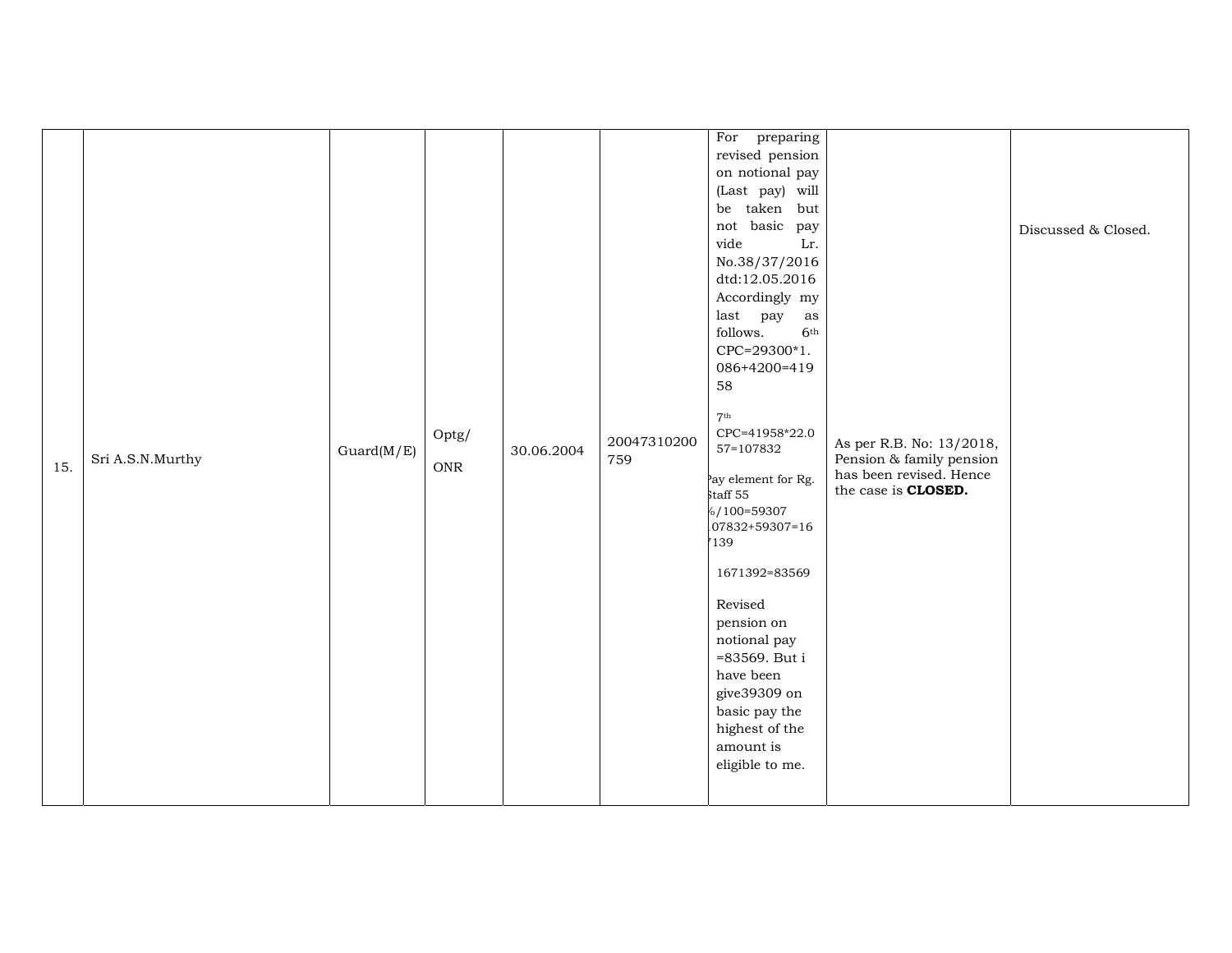| Niranjan Pal<br>16 | $CBS-I/$<br>SMR/JJKR | Comm1/<br>NR | 30.06.04 | 12020050004 | On date of<br>retirement<br>my basic<br>pay was<br>Rs.8300-<br>But my<br>pension<br>has been<br>fixed as my<br>basic Rs.<br>7500-.<br>Hence i am<br>going on<br>heavy<br>monetary<br>loss from<br>Mar-1999 i<br>was<br>drawing<br>basic<br>Rs.7300<br>and after 5<br>years i was | Basing on his last rate of pay<br>i.e. Rs.8300 his pension & F.<br>Pension has been revised<br>correctly. Hence the case is<br><b>CLOSED.</b> | Discussed & Closed. |
|--------------------|----------------------|--------------|----------|-------------|----------------------------------------------------------------------------------------------------------------------------------------------------------------------------------------------------------------------------------------------------------------------------------|-----------------------------------------------------------------------------------------------------------------------------------------------|---------------------|
|                    |                      |              |          |             | getting<br>8300.                                                                                                                                                                                                                                                                 |                                                                                                                                               |                     |

| 17 | Biswanath Jena                                     | Casual-<br>Khalasi<br>under<br>IOW/BBS | Engg/VR<br><b>ONR</b> | 21.01.1990<br>(VR)<br>$D/death$ :-<br>13.08.06 |             | Non-<br>payment of<br>Pension &<br>gratuity          | No such case file is<br>traceable/available. On<br>receipt of S. R. it will be<br>examined. Whether retiree is<br>eligible for pension & gratuity<br>due or not.                                                           | Discussed & Closed. |
|----|----------------------------------------------------|----------------------------------------|-----------------------|------------------------------------------------|-------------|------------------------------------------------------|----------------------------------------------------------------------------------------------------------------------------------------------------------------------------------------------------------------------------|---------------------|
| 18 | Satya Narayan Mishra                               | Tech-Gr-I/<br>PURI                     | Elect /TL             | 10.01.18<br>(VR)                               | 53105655730 | Non-<br>payment of<br>Pension<br>$LVS$ &<br>Gratuity | Pension sent to accounts on<br>14/09/18                                                                                                                                                                                    | Discussed & Closed. |
| 19 | Hemalata Tripathy W/o. Late<br>Dhruba Ch. Tripathy | OS/KUR                                 | Pers.                 | 31.05.80                                       | Pen/618/KUR | Non-<br>payment of<br>Quantum<br>of pension          | Pension has already been<br>revised in 7th CPC & Her<br>$D/Birth$ also endorsed in 6 <sup>th</sup><br>& 7th revised PPO. Claimant<br>may be asked to Concerned<br>Pension Paying Bank. Hence<br>the case is <b>CLOSED.</b> | Discussed & Closed. |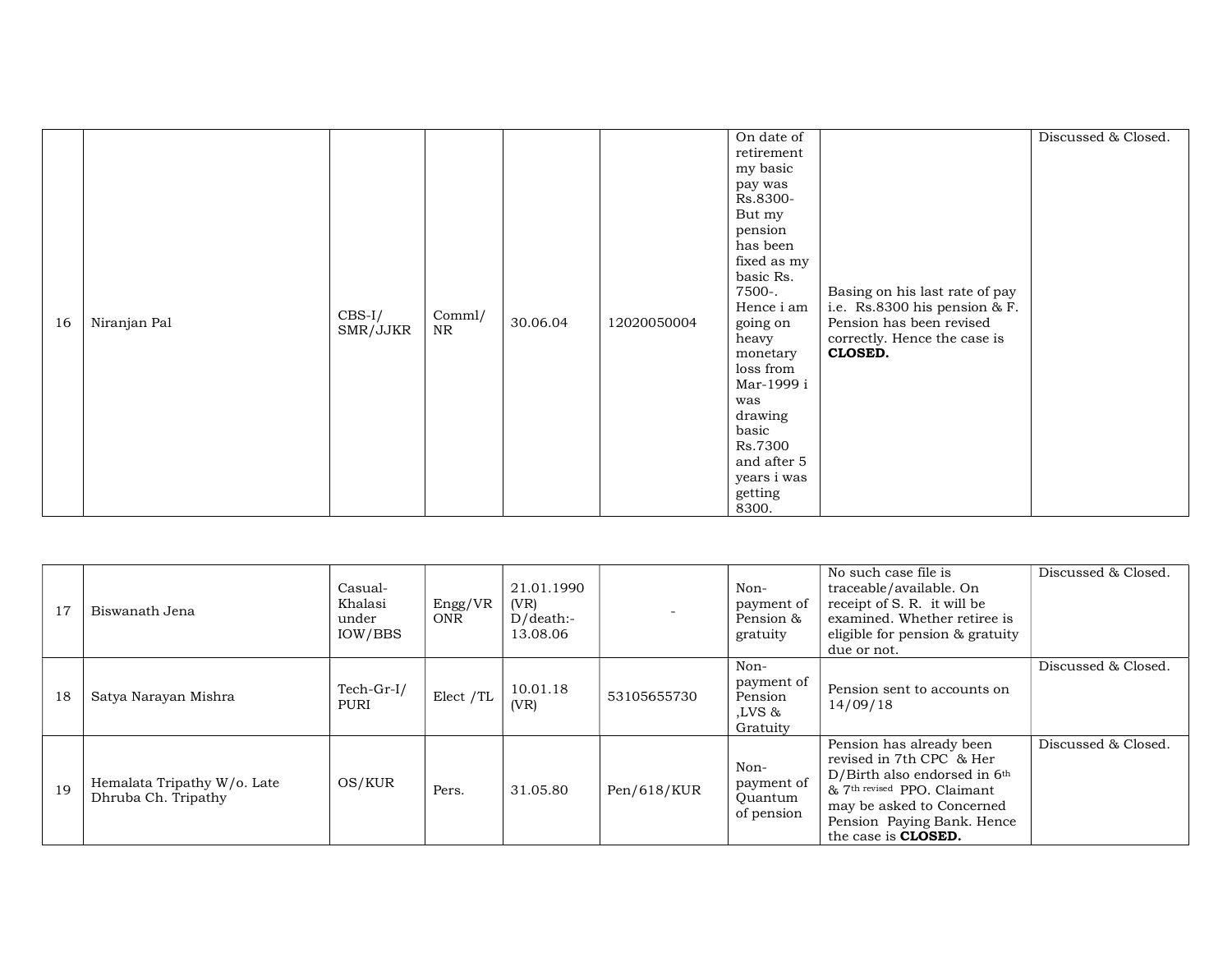|    |                                                |                                    |                     |                   |                          |                                                                                     | Case file not available in                                                                                                                                                                                                                                                                                                        | Discussed & Closed. |
|----|------------------------------------------------|------------------------------------|---------------------|-------------------|--------------------------|-------------------------------------------------------------------------------------|-----------------------------------------------------------------------------------------------------------------------------------------------------------------------------------------------------------------------------------------------------------------------------------------------------------------------------------|---------------------|
| 20 | Indramani Mohapatra                            | Gang Man                           | Engg/<br><b>ONR</b> | 13.07.92          | <b>KGP NOA</b><br>896215 | Specific<br>grievance<br>not<br>mentioned                                           | Personnel branch since more<br>than 20 years old but it is<br>observed through RTI<br>question that the employee<br>was expired during the casual<br>service only the copy of SR,<br>LVS & Calculation of DCRG<br>(terminal) has already been<br>supplied which was collected<br>from Sr.DFM/KUR. Hence<br>case is <b>closed.</b> |                     |
| 21 | Kishore Ch. Panda                              | Sr.Tech<br>TCM/Tele/<br><b>KUR</b> | S&T/<br><b>ONR</b>  | 31.07.07          | 12020071607              | Specific<br>grievance<br>not<br>mentioned                                           | Hence Case is CLOSED                                                                                                                                                                                                                                                                                                              | Discussed & Closed. |
| 22 | Sabitri Mohapatra W/o. Late A.K.<br>Mohapatra  | CMI/I/KUR                          | Comml/<br>NR.       |                   | 1989/B-184               | Non-<br>payment of<br>Enhanced/<br>Quantum<br>of pension                            | Already revised PPO issued<br>with endorsing his D/Birth.<br>She is advised to asked to<br>pension paying branch for<br>payment of above said due.                                                                                                                                                                                | Discussed & Closed. |
| 23 | Mrs. Sanjukta Das W/o.Late<br>Pradipta Ku. Das | SMR/RJGR                           | Optg/<br><b>ONR</b> | 19/05/10<br>Death | 123502031511             | Non-<br>Payment of<br>Gratuity                                                      | The case is pending with<br>CCM/BBS as per<br>DCM/KUR's lr dtd:<br>$01/12/16$ . It has also been<br>communicated to<br>Sr.DCM/KUR on 05/09/18 to<br>communicate the commercial<br>debit clearance to this office<br>for further necessary action<br>at his end.                                                                   | Discussed & Closed. |
|    | Tarini Behera S/o.Late Shyama<br>Charan Behera | LF/Gr.I                            | Loco/NR             | 31.12.97          | 7020074497               | Entitled for<br>Ist Class<br>Pass as per<br>$\ensuremath{\mathsf{RBE}}$<br>No.17/99 | Already reflected in Review<br>agenda. Hence it is deleted<br>from New Agenda.                                                                                                                                                                                                                                                    | Discussed & Closed. |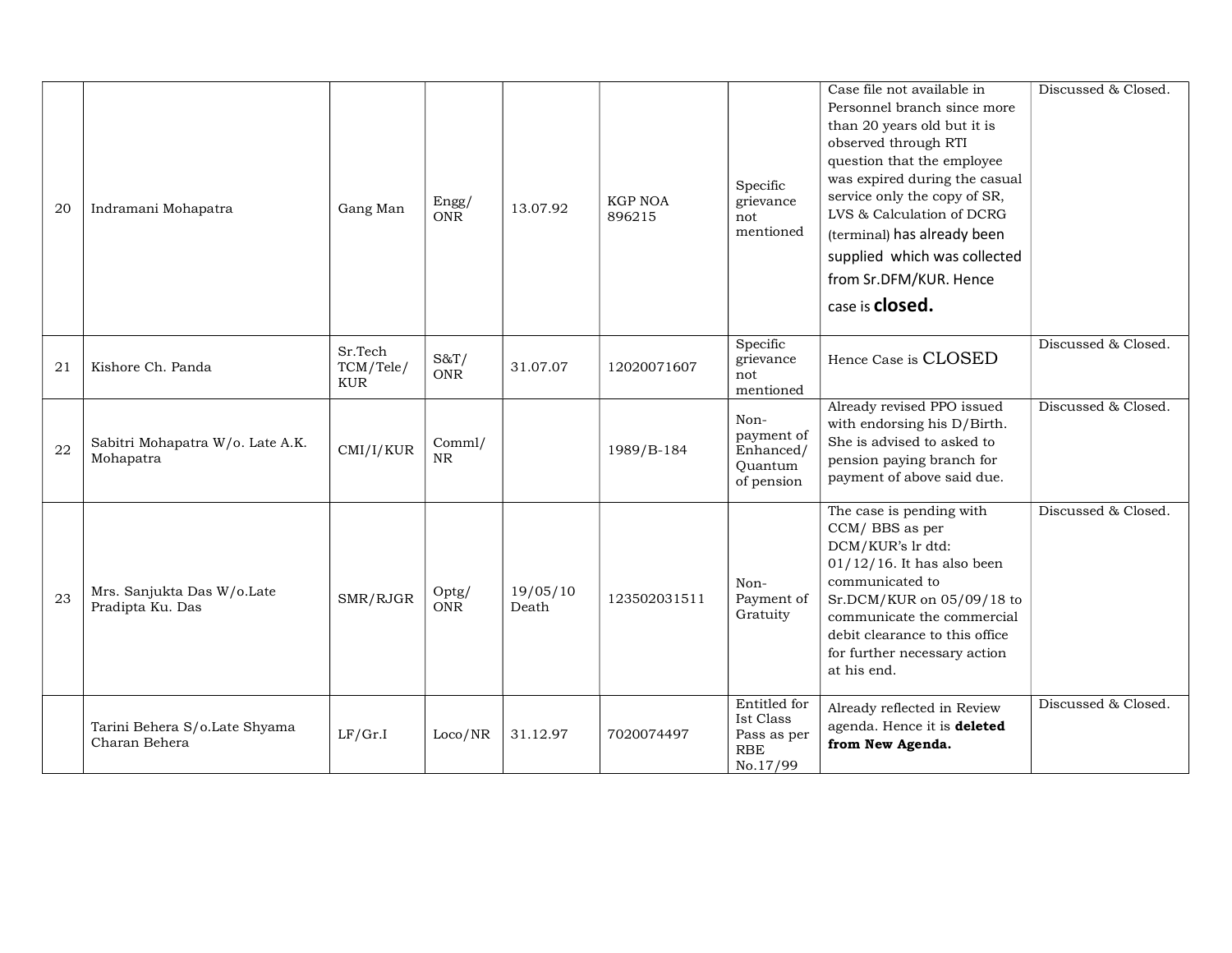|    |                                              |                               |          |            |                                 |                                                                                                                           | There is no specific rule for                                                                                                                                                                                                                                                                                                          | Discussed & Closed. |
|----|----------------------------------------------|-------------------------------|----------|------------|---------------------------------|---------------------------------------------------------------------------------------------------------------------------|----------------------------------------------------------------------------------------------------------------------------------------------------------------------------------------------------------------------------------------------------------------------------------------------------------------------------------------|---------------------|
| 24 | Nila Kantha Nayak S/o. Kalu ch.<br>Mishra    | Tech/A.C.<br>Mech/KUR         | Elect/NR | 28/02/13   | 123102009413                    | Application<br>dtd:<br>06.09.17<br>for change<br>of title in<br>PPO record<br>from Nayak<br>to Mishra                     | change of Surname after<br>retirement of a rly. servant.<br>Reply has already<br>communicated to the<br>applicant vide this office Lr.<br>No. $P/Sett/$<br>NR/NKN/Elect/2018 dtd:-<br>23.08.18 & through RTI reply<br>dtd: 28.08.18. Hence case is<br>CLOSED.                                                                          |                     |
| 25 | K. Krishna Kumari W/D/. Late V.<br>Rajeswari | Rtd.<br>Kh.Hel/<br><b>BAM</b> |          |            | 1235020238                      | Inclusion of<br>Widowed<br>daughter's<br>name in<br>PPO book.<br>Mother's<br>application<br>dtd:08.04.1<br>$\overline{4}$ | As per available record, no<br>such application is received<br>by this office as on date.<br>Hence she is advised through<br>pension adalat to submit a<br>fresh application along with<br>required documents for<br>further examination &<br>process the case.                                                                        | Discussed & Closed. |
| 26 | Saraswati Das W/D/Late P.K<br>Samal          | Rtd:Peon/<br>KUR              | Mech     | 01.03.1979 | Pen/350/KUR                     | Grant of<br>Family<br>Pension                                                                                             | Application received 1 <sup>st</sup> time<br>on 06.08.18 & the case<br>already handed over to<br>concern S&WI for enquiry.                                                                                                                                                                                                             | Discussed & Closed. |
| 27 | Padma Ch. Jena                               | Rtd:Tech-III                  | S&T/NR   | 31.07.07   | 12020048007                     | Payment of<br>FMA &<br>Arrears                                                                                            | Sent to accounts on<br>04/08/2018<br>& the case is under process.                                                                                                                                                                                                                                                                      | Discussed & Closed. |
| 28 | Dasarathi Barik S/o. Baidhar Barik           | Rtd:<br>SS/BUDR               | Optg/NR  | 28/02/18   | 2018731020005<br>$\overline{4}$ | Withdrawn<br>of MACP                                                                                                      | Your case is examined & it is<br>that<br>found<br>as<br>per<br>$\&$<br>RBE/No.116/2007<br>08/2013, 147/2015 & Rly.<br>Bd's<br>Lr.<br>NO-PC-<br>/2009/MACP/9/SR<br>dtd:18/04/<br>2016 you are not entitled for<br>MACP (3rd) benefit. MACP<br>erroneously granted. Hence<br>your 3rd MACP is withdrawn.<br>Hence case is <b>CLOSED.</b> | Discussed & Closed. |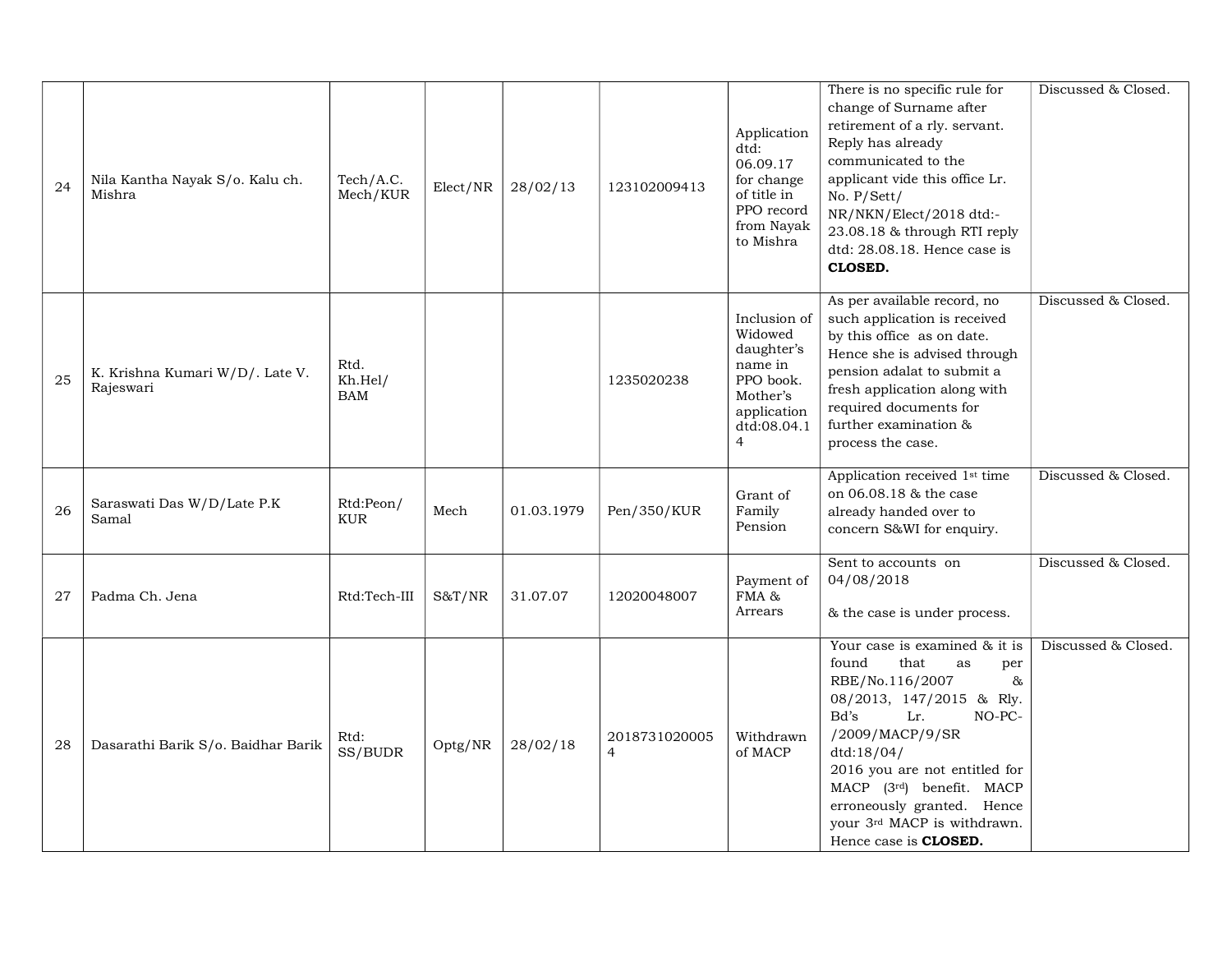|    |                              |         |         |           |               |                            | 1. Your case is examined &                                | Discussed & Closed. |
|----|------------------------------|---------|---------|-----------|---------------|----------------------------|-----------------------------------------------------------|---------------------|
|    |                              |         |         |           |               |                            | it is found that as per                                   |                     |
|    |                              |         |         |           |               |                            | RBE/No.116/2007<br>$\&$                                   |                     |
|    |                              |         |         |           |               |                            | 08/2013, 147/2015 & Rly.                                  |                     |
|    |                              |         |         |           |               |                            | Bd's<br>$NO-PC-$<br>Lr.                                   |                     |
|    |                              |         |         |           |               |                            | 09/MACP/9/SR                                              |                     |
|    |                              |         |         |           |               |                            | dtd:8/04/2016 you are not                                 |                     |
|    |                              |         |         |           |               |                            | entitled for MACP (3rd)                                   |                     |
|    |                              |         |         |           |               |                            | benefit. MACP erroneously                                 |                     |
|    |                              |         |         |           |               | 1.Withdrawn                | granted. Hence your 3rd                                   |                     |
|    |                              |         |         |           |               | of MACP.                   | MACP is withdrawn.                                        |                     |
|    |                              |         |         |           |               | 2. Excess OP               | 2. There is no rule to                                    |                     |
|    |                              |         |         |           |               | to be                      | recover the O.P. amount                                   |                     |
|    |                              |         |         |           |               | recovered<br>instalment.   | instalment basic from                                     |                     |
|    |                              |         |         |           |               |                            | DCRG amount.                                              |                     |
|    |                              |         |         |           |               | 3. GIS not                 | 3.Rs.561789 towards GIS                                   |                     |
|    |                              |         |         |           |               | paid.                      | has already been passed                                   |                     |
|    |                              |         |         |           |               | 4. FMA not                 | vide CO7                                                  |                     |
| 29 | Nalini Kanta Sahoo S/O. Naba | Rtd:    | Optg/NR | 308/04/18 | 2018731020011 | paid.                      | No.31020918700135                                         |                     |
|    | Kishore Sahoo                | SMR/CTC |         |           | 6             | 5. Diffent                 | dtd:31.08.2018                                            |                     |
|    |                              |         |         |           |               | pension<br>amount with     |                                                           |                     |
|    |                              |         |         |           |               | my friends                 | 4. Your application along<br>with Option sent to accts on |                     |
|    |                              |         |         |           |               | D.C. Nayak                 | 06.06.2018. Sr.DFM/KUR                                    |                     |
|    |                              |         |         |           |               | $\operatorname{Rtd}$ .     | has returned the FMA case                                 |                     |
|    |                              |         |         |           |               | SS/NRG,<br>joined with     | with observations on                                      |                     |
|    |                              |         |         |           |               | same day &                 | $10/09/18$ & the same is                                  |                     |
|    |                              |         |         |           |               | Inter Divn                 | communicated to the                                       |                     |
|    |                              |         |         |           |               | Tfr. On same               | applicant on 04/09/18 for                                 |                     |
|    |                              |         |         |           |               | letter from<br>CKP to KUR. | comply & to re-submit to                                  |                     |
|    |                              |         |         |           |               |                            | this office for further                                   |                     |
|    |                              |         |         |           |               |                            | process. The same is                                      |                     |
|    |                              |         |         |           |               |                            | awaited.                                                  |                     |
|    |                              |         |         |           |               |                            | 5. There is no rule to fix                                |                     |
|    |                              |         |         |           |               |                            | difference pension at par                                 |                     |
|    |                              |         |         |           |               |                            | with others .Basing on Last                               |                     |
|    |                              |         |         |           |               |                            | rate of Pay it has been                                   |                     |
|    |                              |         |         |           |               |                            | decided.                                                  |                     |
|    |                              |         |         |           |               |                            |                                                           |                     |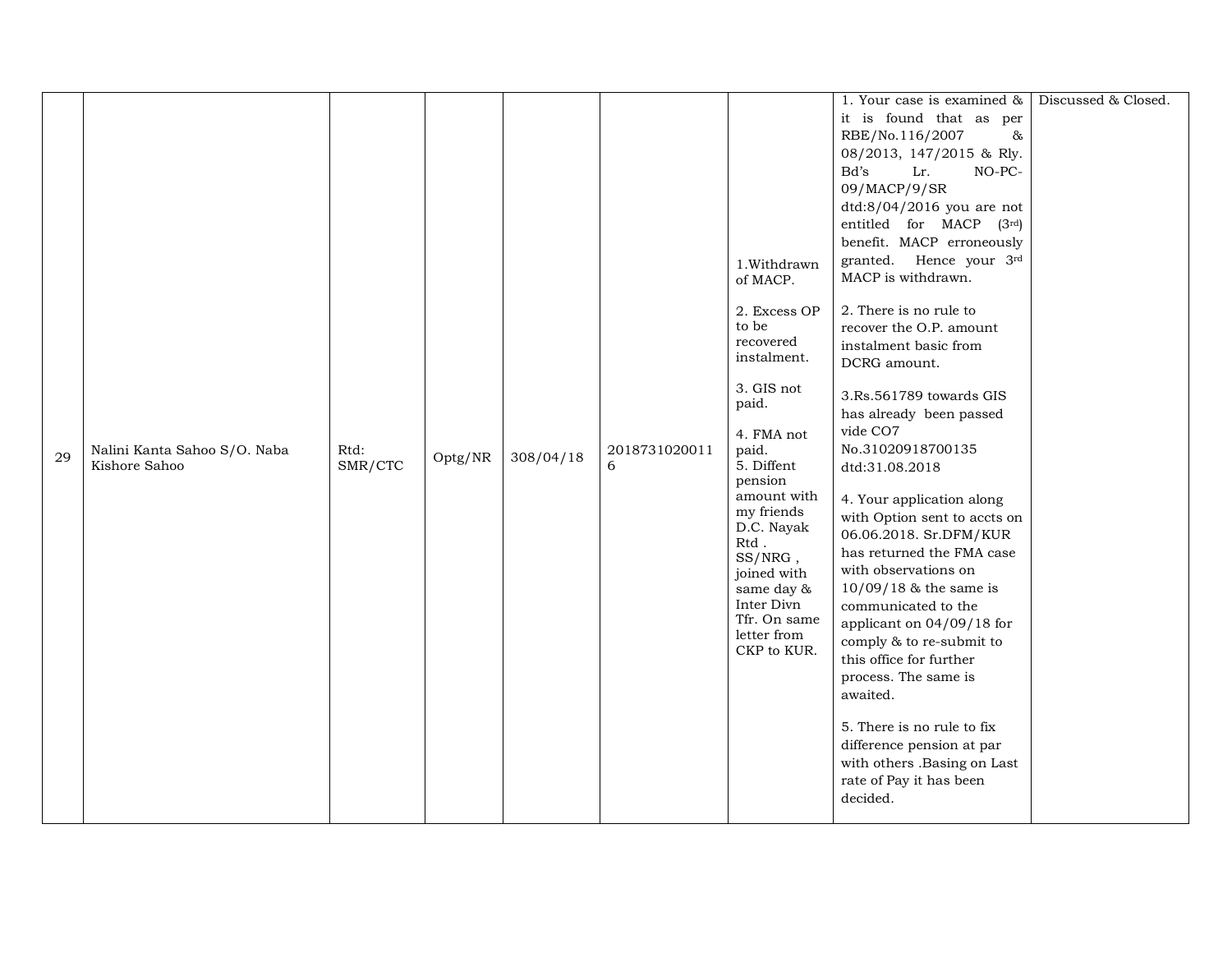| 30 | I Jagadanadham S/o. I<br>Ranganayakulu | Driver/KUR    | Mech/NR              | 31/05/97 | 1997731020041<br>$\Omega$ | 7 <sup>th</sup> CPC<br>arrears not<br>paid | Revised PPO has already<br>been sent to concerned<br>pension paying bank Dtd:<br>04.06.2018. Hence case is<br>CLOSED.                                                                                                                                                               | Discussed & Closed. |
|----|----------------------------------------|---------------|----------------------|----------|---------------------------|--------------------------------------------|-------------------------------------------------------------------------------------------------------------------------------------------------------------------------------------------------------------------------------------------------------------------------------------|---------------------|
| 31 | U.K. Saha                              | ACTI/KUR      | Comml/<br><b>ONR</b> | 14/11/01 | 07020080002               | Grievance not<br>mentioned                 | Your application received<br>by this office. But your<br>grievance not mentioned.<br>You are advised through<br>pension adalat to submit<br>your specific related<br>pension adalat grievance.<br>Hence case is <b>CLOSED</b> .                                                     | Discussed & Closed. |
| 32 | B.K. Dwibedi                           | Rtd<br>SS/CBT | NR/<br>OPTG          | 28/02/18 | 2018731020006<br>5        | Withdrawn of<br><b>MACP</b>                | Your case is examined & it<br>is found that as per<br>RBE/No.116/2007&<br>08/2013, 147/2015 & Rly.<br>Bd's Lr. NO-PC-<br>/2009/MACP/ 9/SR<br>dtd:18/04/2016 you are not<br>entitled for MACP (3rd)<br>benefit. Hence your 3rd<br>MACP is withdrawn. Hence<br>case is <b>CLOSED.</b> | Discussed & Closed. |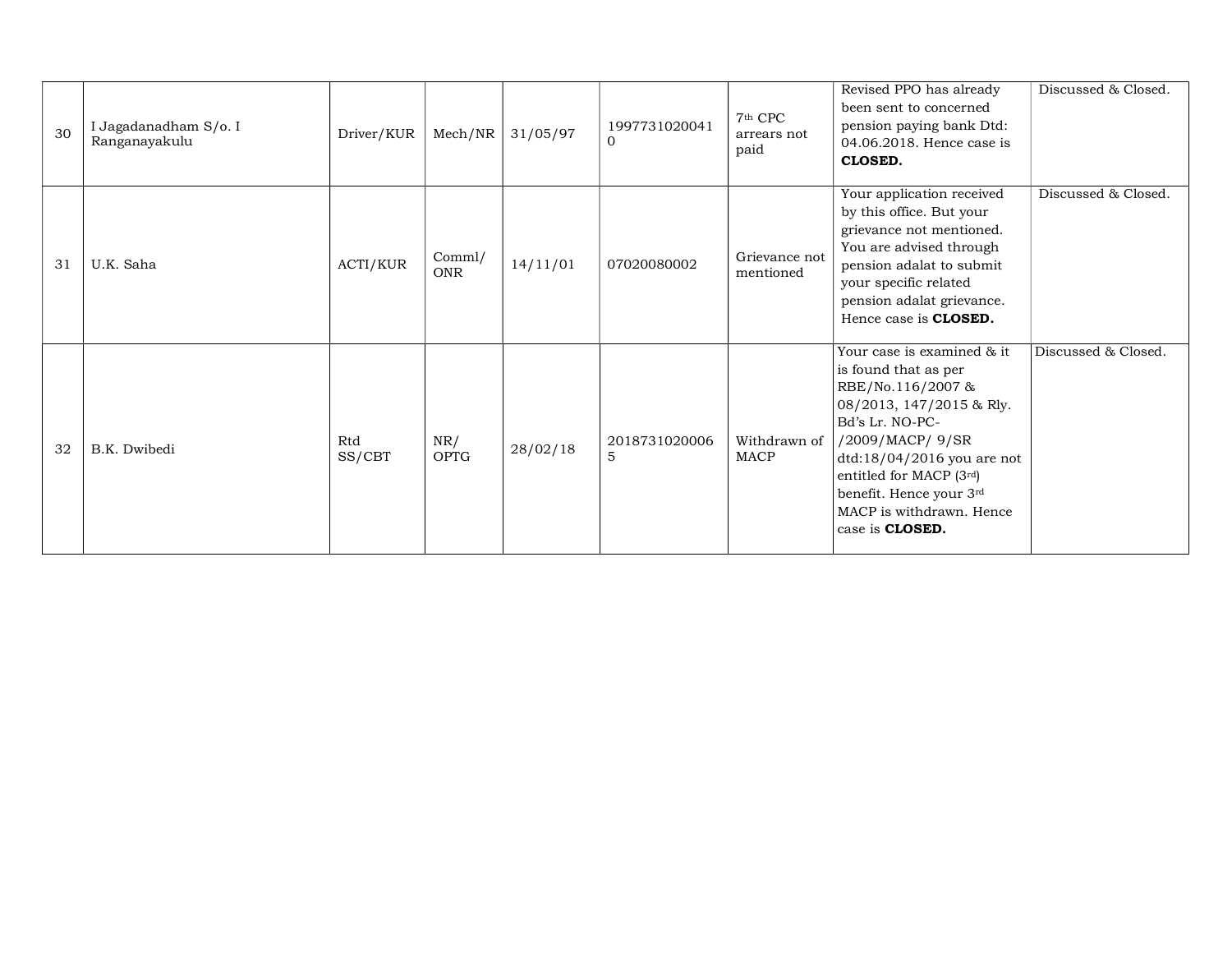| 33 | U.K.Routray | Rtd CTI/<br>KUR       | Comml/<br>NR. |          |            | $40/12$ benefit<br>due not paid                                                                                     | Application received on<br>$07/09/18$ after cut off date.<br>His case is examined that<br>not eligible for 40/12<br>benefit. Hence case is<br>CLOSED.                                                                                                                                      | The case will be<br>reviewed. |
|----|-------------|-----------------------|---------------|----------|------------|---------------------------------------------------------------------------------------------------------------------|--------------------------------------------------------------------------------------------------------------------------------------------------------------------------------------------------------------------------------------------------------------------------------------------|-------------------------------|
| 34 | V.Rajeswari | Khalasi<br><b>BAM</b> | S&T           | 31/05/10 | 1235020098 | Inclusion the<br>name of K.<br>Krishna<br>Kumari,<br>Widowed<br>daughter's<br>name in PPO<br>Book Of<br>V.Rajeswari | As per available record no<br>such application is received<br>by this office as on date.<br>Hence she is advised<br>through pension adalat to<br>submit application in<br>prescribed format along<br>with required documents to<br>the settlement section for<br>further process the case. | Discussed & Closed.           |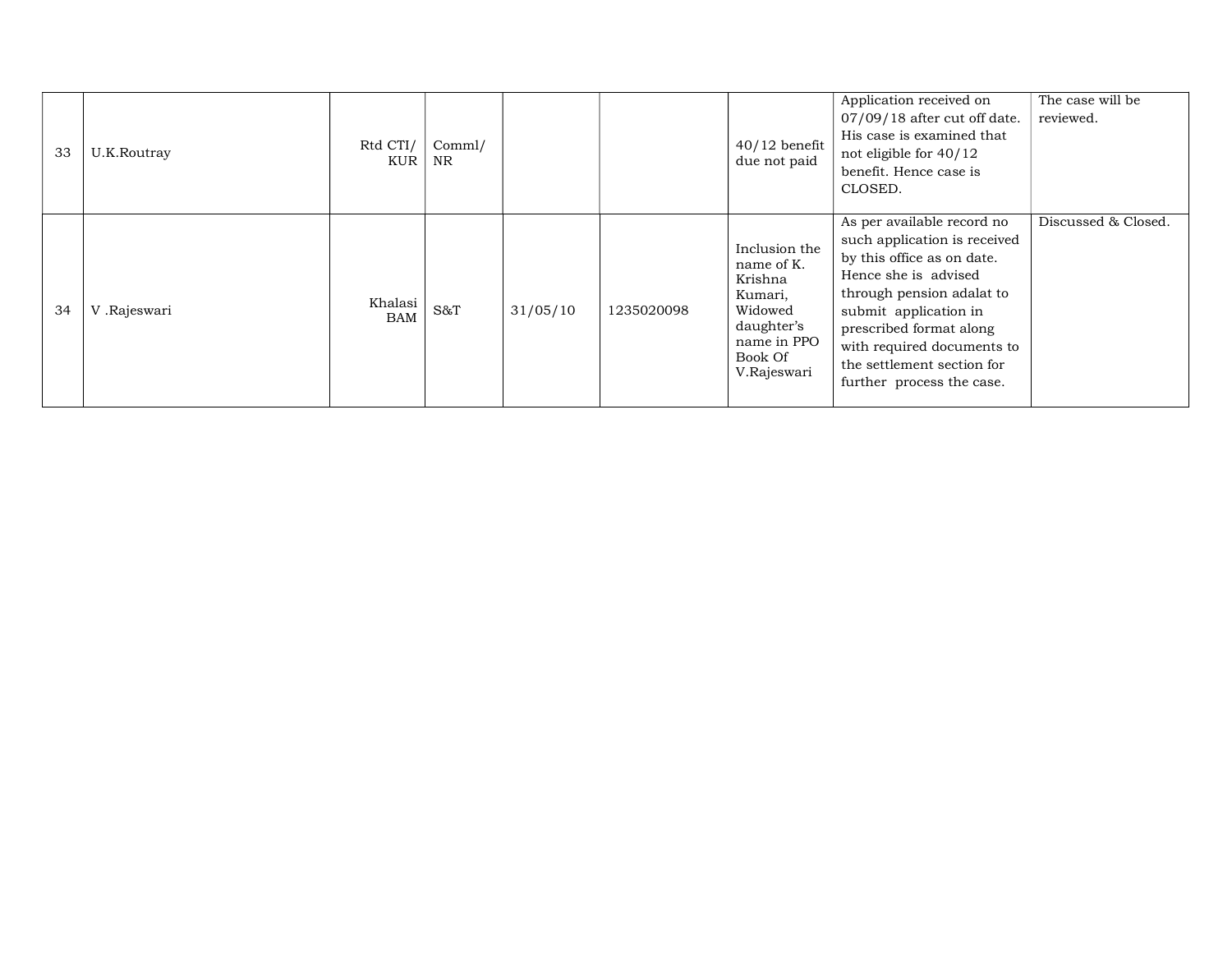| S1.<br><b>No</b> | Name of the<br>Applicant                                                                                            | Desig/<br>Stn                         | Deptt         | Date of<br>Retd./<br>Death | PPO No.                                        | Particular of<br>Grievance                                                                                   | <b>Last Remark</b>                                                                                                                                     | <b>Minutes</b>                                                                        |
|------------------|---------------------------------------------------------------------------------------------------------------------|---------------------------------------|---------------|----------------------------|------------------------------------------------|--------------------------------------------------------------------------------------------------------------|--------------------------------------------------------------------------------------------------------------------------------------------------------|---------------------------------------------------------------------------------------|
| $\mathbf{1}$     | D. Sitamma<br>Reddy/U/M/D of<br>Late Thammiah,<br>Spouse late<br>Subhadra                                           | SSE/<br>Br./KUR                       | Engg (NR)     | 31/01/1983                 | KUR-PEN/<br>Postal/C/1995                      | Sanction of Family<br>pension. D/Application<br>31.01.2018                                                   | Case file handed over to<br>concerned S&WI on<br>09.08.2018 to enquiry<br>the case.                                                                    | Case is under inquiry.                                                                |
| $\sqrt{2}$       | Miss B. Senema<br>Patra U/M/D of<br>Late Gundicha<br>Patra                                                          | Chowkidar-<br>II/KUR                  | Engg          | D/Death<br>17/05/2017      |                                                | Sanction of family<br>pension D/Application<br>06.12.2017                                                    | Enquiry completed at her<br>residence but the<br>required documents have<br>not been submitted by<br>the claimant till date.                           | On receipt of required<br>documents, case will be<br>processed as per extant<br>rule. |
| 3                | Damayanti Behera<br>$W/O$ .Late<br>Chakrapani<br>Behera                                                             | Retired<br>SWM/CAP                    | <b>OPTG</b>   |                            | PEN-SE-<br>KUR/1993/B-<br>$417-PS-$<br>SE/1055 | Inclusion of the name of<br>un-married daughter's<br>name/D/Application<br>12.10.2017                        | The applicant has been<br>advised to submit the<br>required documents .As<br>on date she has not<br>submitted the same.                                | Letter has been handed<br>over to Sri B.R.Mohanty,<br>Co-ordinator/AICGPA.            |
| $\overline{4}$   | Smt. Kanak Sahu<br>Wid. Daughter of<br>Late Bihari                                                                  | Gang Man,<br>SSE/PW/<br><b>RBA</b>    | Engg.         | $D/D$ eath<br>18/09/2012   | PEN-SE-<br>KUR/1993/B-<br>443-PS-<br>SE/1035   | Sanction of family<br>pension in f/o. widow<br>daughter D/Application<br>11.10.2017                          | Letter sent to CPPC/<br>SBI/Bomikhal/BBSR<br>lr.no. Sr.DFM/KUR/<br>Pen/16/2018/1047<br>dtd:17.07.18.Hence<br>the<br>case is <b>CLOSED</b>              | Case is under process.                                                                |
| 5.               | Ku.<br>V.Chandrakala<br>$U/M/D$ of Late V.<br>Bhagabati Rao,<br>Spouse Late V.<br>Gouri Devi expired<br>on 02.12.14 | Fitter Loco-<br><b>KUR</b>            | Loco-<br>(NR) | D/Death<br>28/05/1998      | PEN-SE-<br>KUR/1995/B-<br>131-PS-SE            | Sanction of family<br>pension in f/o. V.<br>Chandrakala U/M/<br>daughter D/Application<br>28.12.2017         | Enquiry completed. And<br>the case file along with<br>required documents<br>received from concerned<br>S&WI on 06/09/18. The<br>case is under process. | Case is under process.                                                                |
| 6.               | Ku. Binapani<br>Sahoo<br>$U/M/D$ of Late<br>Sindhoo                                                                 | Rtd.<br>Painter<br>under<br>SSE(W)CTC | Engg          |                            | PEN/799/<br><b>KUR</b>                         | Sanction of family<br>pension in f/o. Binapani<br>Sahu U/M/D of Late<br>Sindhoo. D/Application<br>16.02.2018 | Enquiry completed,<br>Document prepared and<br>sent to SSE/W/CTC for<br>signature.                                                                     | Case is under process.                                                                |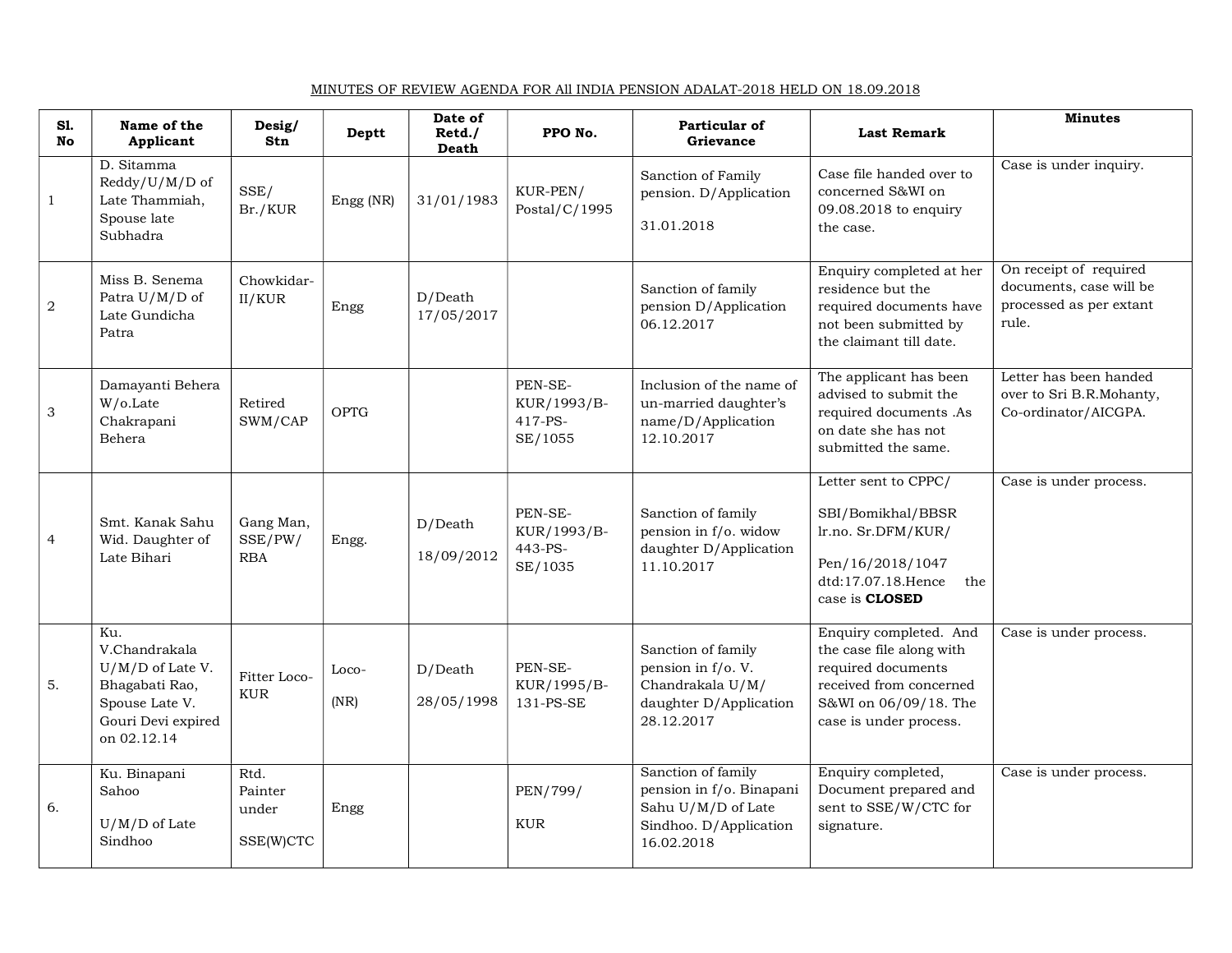| $7. \,$ | P.Rohini<br>$D/W/D$ of Smt. R.<br>Kantamma<br>$W$ /o. Late R.<br>Raghunath, |              | NR.    |            | 0702009/13539<br>/137           | Inclusion of the name of<br>P.Rohini, Widowed<br>daughter's name. Ref-<br>PERS/KUR/Wel/NR/PR<br>/Inclusion dtd:<br>03.10.2017 | Fresh legal heir -<br>certificate as on date not<br>received by this office.<br>Still awaited. On receipt<br>of the fresh legal heir<br>certificate, case will be<br>processed. | Case is under process. |
|---------|-----------------------------------------------------------------------------|--------------|--------|------------|---------------------------------|-------------------------------------------------------------------------------------------------------------------------------|---------------------------------------------------------------------------------------------------------------------------------------------------------------------------------|------------------------|
| 8.      | Nityananda Majhi                                                            | SSE/CTC      | Elect. | 31.12.2017 | 201773102<br>00021              | Nonpayment of CTG and<br>GIS D/ application:-<br>25.04.2017 and<br>20.09.2017                                                 | CTG sent to accounts on<br>$12/09/18$ for passing Rs.<br>$23,300/-.$                                                                                                            | Case is under process. |
| 09.     | B.N. Rout Roy                                                               | SSE/PUI      | C&W    | 30.06.2013 | 123102030913                    | Benefit of 33/2016<br>arrears and its pension<br>benefits D/Application<br>09.06.2016                                         | Revised P.P.O. has<br>already been issued on<br>21.08.18. Related arrears<br>towards diff. LVS &<br>DCRG passed. Hence the<br>case is <b>CLOSED.</b>                            | Discussed & Closed.    |
| 10      | Saudagar Mohanty                                                            | SSE/KUR      | C&W    | 30.04.2015 | 123102014415                    | Benefit of 33/2016<br>arrears and its<br>pensionary benefits<br>D/Application<br>15.12.2016                                   | Arrears for Rs.79120-<br>has been paid vide CO7<br>No. 31020718700307<br>dtd: 06.06.18. Revision<br>case already sent to<br>accounts. The same is<br>under process.             | Discussed & Closed.    |
| 11      | Sarbeswar<br>Maharana                                                       | SSE/KUR      | C&W    | 31.05.2016 | 201673102<br>00166              | Benefit of 33/2016<br>arrears and its<br>pensionary benefits<br>D/Application<br>21.09.2017                                   | Arrears for Rs.95585-<br>has been paid vide CO7<br>No. 31020718700307<br>dtd: 06.06.18. Revision<br>case already sent to<br>accounts. The same is<br>under process.             | Discussed & Closed.    |
| 12      | Kailash Pradhan                                                             | Kh.Hel (Sig) | S&T    | In 2014    | 1231020107001<br>$\overline{4}$ | Non-payment of FMA<br>D/Application-<br>12.10.2017                                                                            | Already lr. sent to<br>Concerned CPPC bank on<br>14.08.18. Hence the case<br>is CLOSED.                                                                                         | Discussed & Closed.    |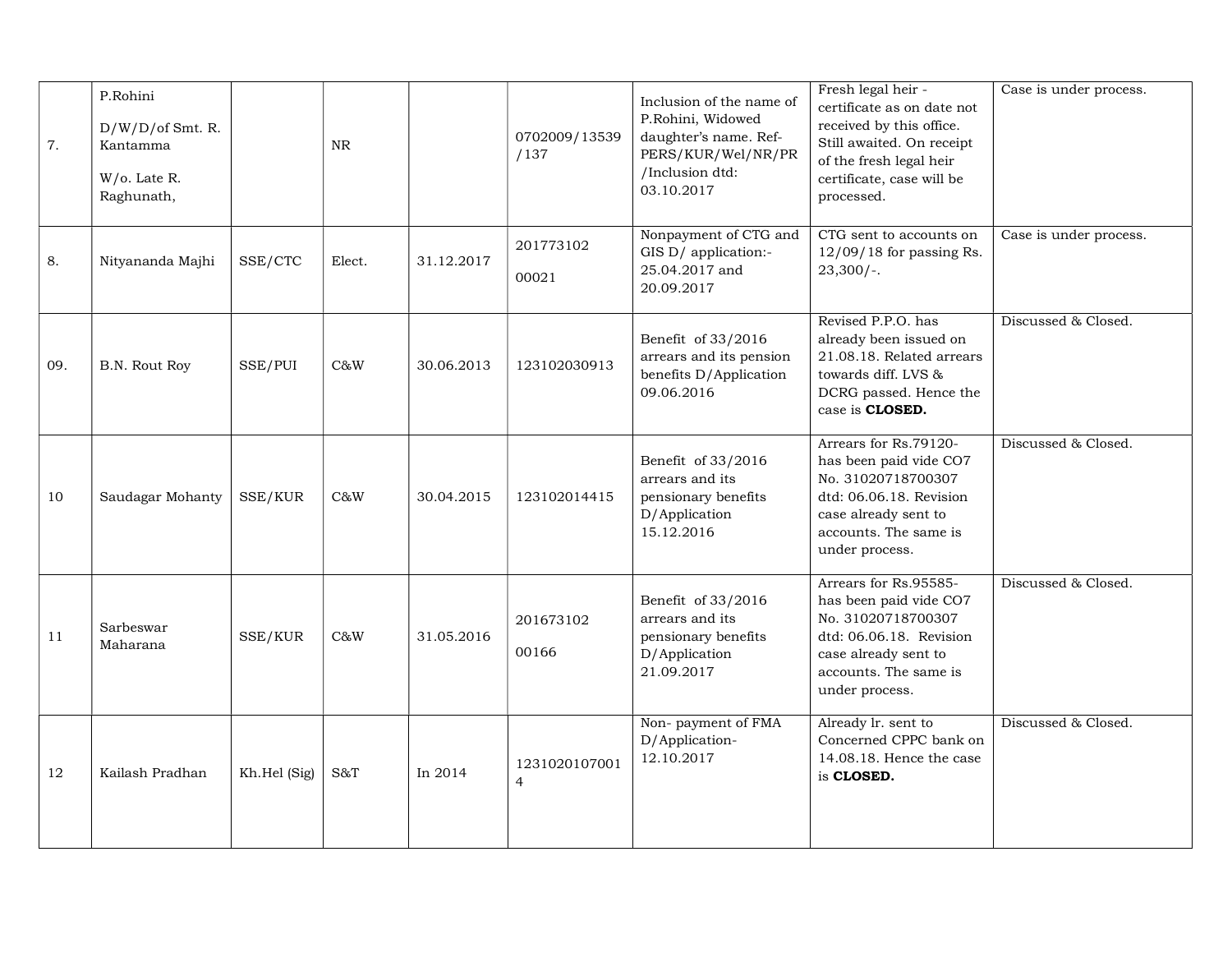| 13 | Khetramohan<br>Tarai                       | FOM/CTC                                                    | Engg.  | 31.01.2008 | 12020003808  | Non-payment of FMA<br>since 01.02.2008 to till<br>date                                                                                                                                                                                                                                           | Already lr. sent to<br>Concerned CPPC bank on<br>18.07.18. Hence the case<br>is CLOSED.                                                                                                                                    | Discussed & Closed.                 |
|----|--------------------------------------------|------------------------------------------------------------|--------|------------|--------------|--------------------------------------------------------------------------------------------------------------------------------------------------------------------------------------------------------------------------------------------------------------------------------------------------|----------------------------------------------------------------------------------------------------------------------------------------------------------------------------------------------------------------------------|-------------------------------------|
| 14 | Krishna                                    | Painter/CT<br>$\mathcal{C}$                                | Engg   | 31.03.2009 | 123502015009 | Non-payment of FMA                                                                                                                                                                                                                                                                               | As on date Sri Krishna<br>has not submitted<br>application for change of<br>address.                                                                                                                                       | Discussed & Closed.                 |
| 15 | Raj Kishore Dash                           | Constable<br><b>KUR</b>                                    | RPF    |            |              | Inclusion of un-<br>m/daughter's name<br>Rasmita Das in the<br>RELHS Card of Raj<br>Kishore Das<br>D/Application:-<br>26.02.2018                                                                                                                                                                 | The case is pertains to<br>RPF department. No such<br>application has been<br>received by the Welfare<br>Section from DSC/KUR<br>and Pensioner<br>association is requested<br>to submit a fresh<br>application to DSC/KUR. | Discussed & Closed.                 |
| 16 | Jagabandhu<br>Mohanty                      | Tech-I<br>under<br>TRD/<br><b>BALU</b>                     | Elect  |            |              | Grant of Yellow Pass to<br>Sri Jagabandhu<br>Mohanty                                                                                                                                                                                                                                             | As per RBE No.35/2011<br>clarification for grant of<br>Yellow Pass w.e.f.<br>06.01.2011 .a copy is<br>enclosed for information.<br>Hence claimant is not<br>eligible. The case is<br>CLOSED.                               | Discussed & Closed.                 |
| 17 | Dhobei Mallick<br>S/o. Maheswar<br>Mallick | CMI/II/<br>$\ensuremath{\textup{CTC}}$<br>Under<br>CMI/CTC | Comml. | 30.11.2008 | 123502018408 | 1.Non-payment of<br>Composite Transfer<br>Grant on retirement<br>D/application:-<br>29.04/2009<br>2. Travelling Allowance<br>of 08 months<br>Rs.39270/- for the year-<br>2008 submitted in due<br>course. In this<br>connection application<br>in detail submitted to Sr.<br>DFM & DPO/KUR dtd:- | 1. The case is under<br>process. A note is put up<br>to the C.A. on 16.08.18<br>2. A fresh TA journal may<br>kindly be submitted<br>through Sr.DCM/KUR for<br>further process.                                             | The will be examined in<br>details. |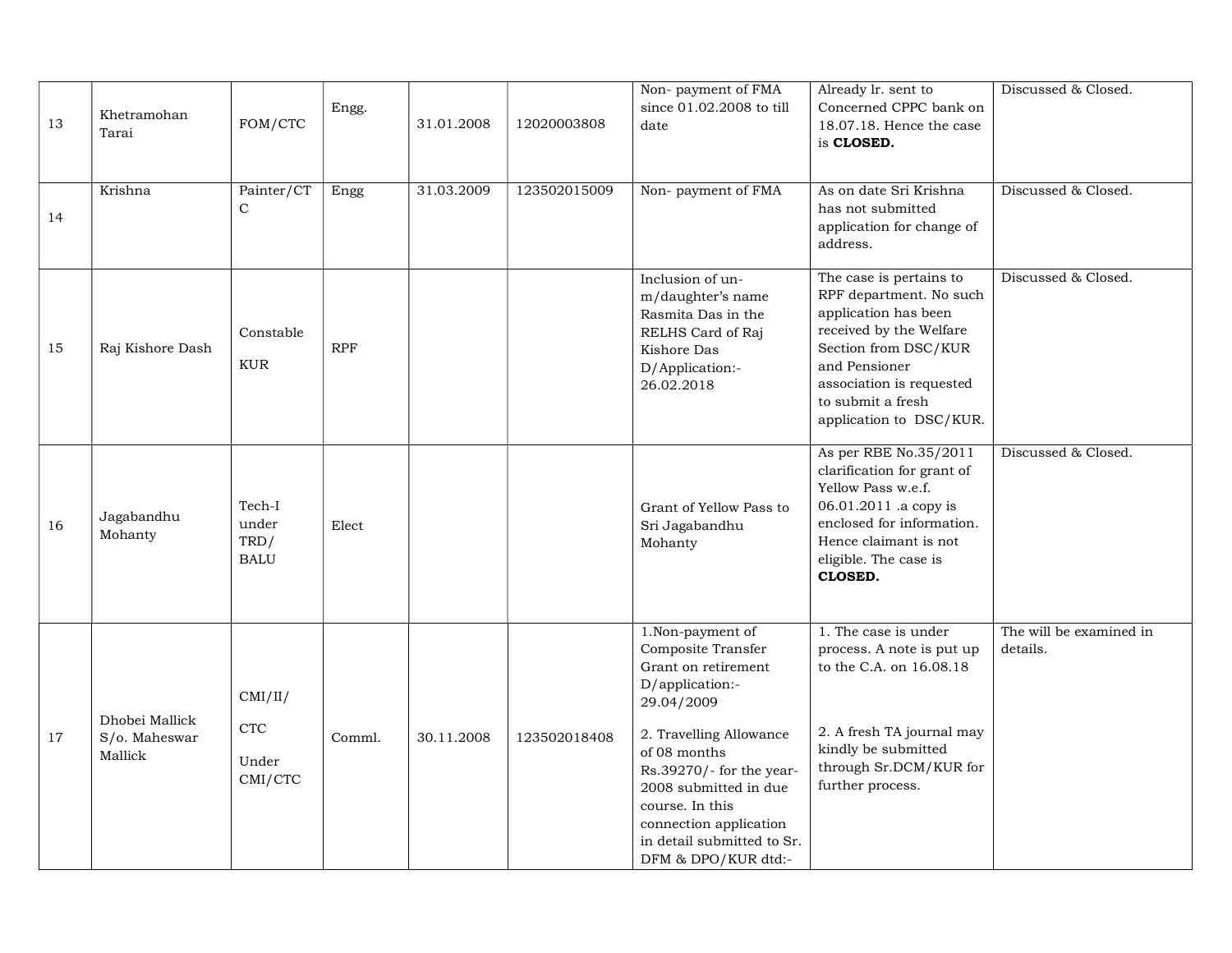|    |                                                                   |                                  |            |            |                                     | 23.06.2010                                                                                                                                                                                                                                                                                                                           |                                                                                                                                                                                                                                                                                                                                                                         |                                                                                           |
|----|-------------------------------------------------------------------|----------------------------------|------------|------------|-------------------------------------|--------------------------------------------------------------------------------------------------------------------------------------------------------------------------------------------------------------------------------------------------------------------------------------------------------------------------------------|-------------------------------------------------------------------------------------------------------------------------------------------------------------------------------------------------------------------------------------------------------------------------------------------------------------------------------------------------------------------------|-------------------------------------------------------------------------------------------|
|    |                                                                   |                                  |            |            |                                     |                                                                                                                                                                                                                                                                                                                                      |                                                                                                                                                                                                                                                                                                                                                                         |                                                                                           |
|    |                                                                   |                                  |            |            |                                     |                                                                                                                                                                                                                                                                                                                                      |                                                                                                                                                                                                                                                                                                                                                                         |                                                                                           |
|    |                                                                   |                                  |            |            |                                     |                                                                                                                                                                                                                                                                                                                                      |                                                                                                                                                                                                                                                                                                                                                                         |                                                                                           |
| 18 | D.L.Narashimham<br>blind son of late<br>D.S.A.Narashimha<br>swamy | Sr.Stenogra<br>pher /DRM<br>/KUR | <b>DRM</b> | 01.05.1985 | <b>PEN/1909/KUR</b><br>/01190023185 | The blind son of<br>pensioner has applied<br>for family pension.<br>Application submitted<br>on 24.01.2018                                                                                                                                                                                                                           | Certification of disability<br>& recommendation for<br>Family<br>pension<br>has<br>already been received<br>from CMS/KUR. Now the<br>case with CH S&WI for<br>enquiry<br>the<br>case.<br>Claimant has<br>already<br>been intimated to submit<br>the required documents<br>like<br>Certificate,<br>L.H.<br>Income Certificate and<br>Court affidavit etc. The<br>same is | On receipt of the required<br>documents, case will be<br>processed as per extant<br>rule. |
| 19 | Chandrkala Samal<br>Un-married<br>daughter                        | Painter                          | Engg.      | 04.09.2010 | 07020008899                         | The case was closed<br>abruptly without<br>sanction of family<br>pension on a plea it<br>would be family pension<br>on returning of PPO<br>book, but the PPO book<br>was not returned by<br>bank.                                                                                                                                    | still awaited.<br>The case has been<br>returned by Sr.<br>DFM/KUR for re-enquiry<br>as S&WI has not<br>mentioned her marital<br>status as per Tahasildar's<br>remark.                                                                                                                                                                                                   | Case is under process.                                                                    |
| 20 | Tarini Behera                                                     | Fitter Gr-I<br>Loco/KUR          | Mech       | 31.12.1997 | 07020074497                         | He retired as Gr-II Fitter<br>on 13.12.1997 and<br>subsequently after his<br>retirement he was<br>promoted in<br>retrospective date from<br>01.03.1993. As per rule<br>he was entitled for 1st<br>class pass but he was<br>denied. This may kindly<br>be examined for<br>entitlement of 1 <sup>st</sup> class<br>complimentary pass. | As on no request<br>application for higher<br>class pass with<br>supporting documents<br>has been received from<br>the party. Pensioners<br>Association has been<br>advised to submit fresh<br>application. On receipt of<br>the application, the case<br>will be examined as per<br>extant rule.                                                                       | Pensioners Association has<br>been advised to submit<br>fresh application                 |
| 21 | Padma charan<br>Jena                                              | Tech GrIII<br>/KUR               | S&T        |            | 12020048007                         | Grant of fixed medical<br>allowance. Application<br>submitted on<br>22.12.2017                                                                                                                                                                                                                                                       | As on date no such<br>application has been<br>received by this office.<br>Hence Pensioners<br>Association has been<br>advised to submit a<br>prescribed format<br>application with<br>documents.                                                                                                                                                                        | Pensioners Association has<br>been advised to submit<br>fresh application                 |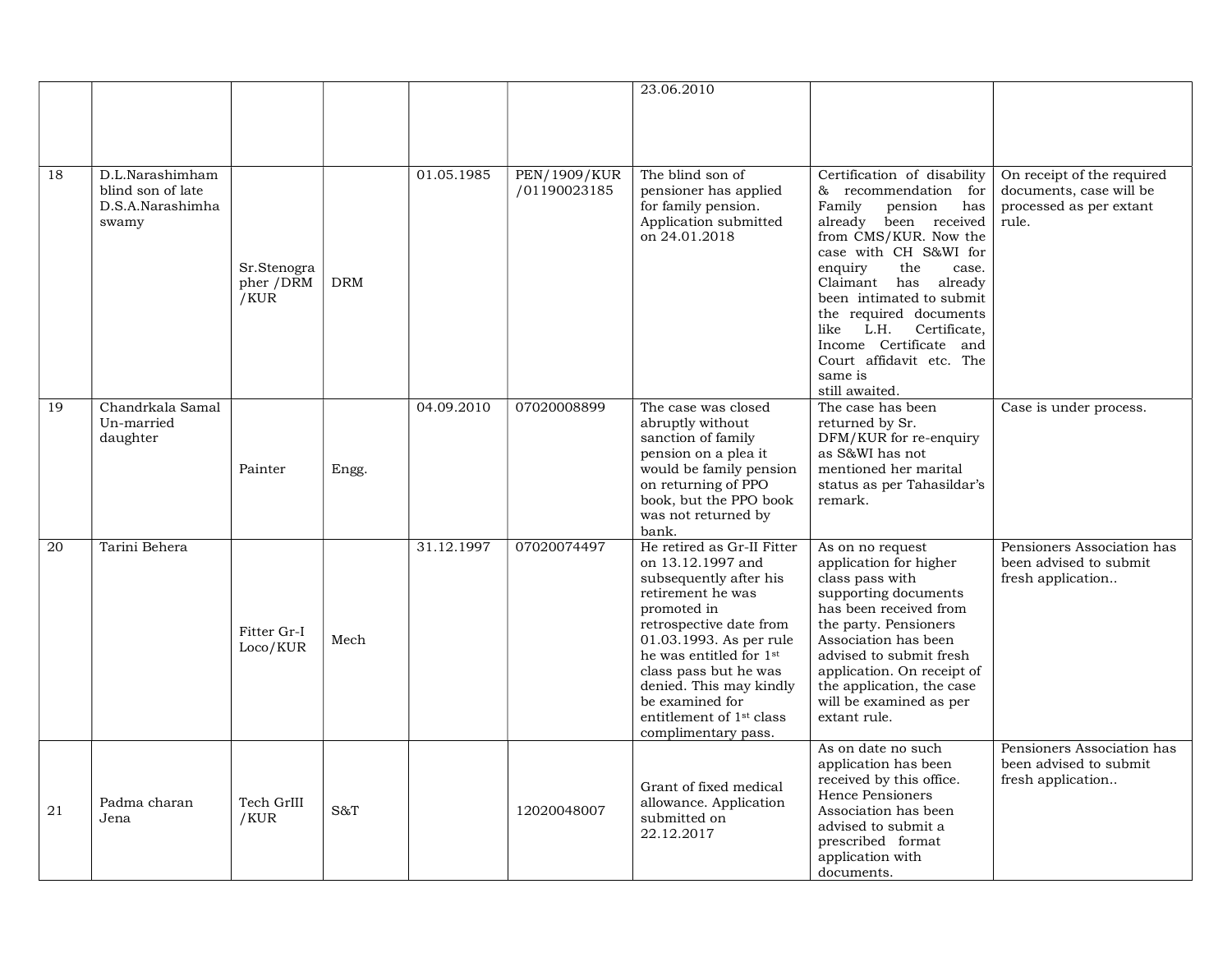|    |                 |            |       |            |               |                                                      | As on date no such                                | Pensioners Association has                      |
|----|-----------------|------------|-------|------------|---------------|------------------------------------------------------|---------------------------------------------------|-------------------------------------------------|
|    |                 |            |       |            |               |                                                      | application has been                              | been advised to submit                          |
|    |                 |            |       |            |               | Grant of medical                                     | received by this office.                          | fresh application                               |
|    |                 | Sr.Guard/  |       | 30.04.2014 | 123102015214  | allowance. He has not<br>opted for OPD facility      | Hence Pensioners                                  |                                                 |
| 22 | M.Damodaram     | <b>KUR</b> | Optg. |            |               | residing at Haripuram.                               | Association has been<br>advised to submit a       |                                                 |
|    |                 |            |       |            |               | AP                                                   | prescribed format                                 |                                                 |
|    |                 |            |       |            |               |                                                      | application with                                  |                                                 |
|    |                 |            |       |            |               |                                                      | documents.                                        |                                                 |
|    |                 |            |       |            |               |                                                      | Sr.DFM/KUR has                                    | On receipt of the                               |
|    |                 |            |       |            |               |                                                      | returned the case with                            | compilation from the                            |
|    |                 |            |       |            |               | Grant of fixed medical                               | observations. & the same                          | pensioner, case will be                         |
| 23 | Hindu Ram Sing  |            |       |            | 2015731020004 | allowance. Application                               | is communicated to the                            | processed as per extant                         |
|    | Kuntia          |            |       |            | 6             | handed over 22.11.2017                               | applicant to comply on                            | rule.                                           |
|    |                 |            |       |            |               |                                                      | 14.12.17. The same has<br>not been received as on |                                                 |
|    |                 |            |       |            |               |                                                      | date.                                             |                                                 |
| 24 | Kesab Chandra   |            |       |            | 123502007408  | Grant of fixed medical                               | Sr.DFM/KUR has                                    | On receipt of the                               |
|    | Nayak           |            |       |            |               | allowance as he did not                              | returned the case with                            | compilation from the                            |
|    |                 |            |       |            |               | opt OPD facilities; as he                            | observations on                                   | pensioner, case will be                         |
|    |                 |            |       |            |               | is residing Dagara sahi                              | 19.04.18. & the same is                           | processed as per extant                         |
|    |                 |            |       |            |               | via Chowduar. Papers                                 | communicated to the                               | rule.                                           |
|    |                 |            |       |            |               | handed over 08.09.2017                               | applicant to comply on                            |                                                 |
|    |                 |            |       |            |               |                                                      | 08.05.18. The same has                            |                                                 |
|    |                 |            |       |            |               |                                                      | not yet been received as<br>on date.              |                                                 |
| 25 | Upendra Pradhan |            |       |            | 123102007414  | Grant of fixed medical                               | Sr.DFM/KUR<br>has                                 | On receipt of the                               |
|    |                 |            |       |            |               | allowance as he did not                              | returned the case with                            | compilation from the                            |
|    |                 |            |       |            |               | opt OPD facilities; as he                            | observations<br>on                                | pensioner, case will be                         |
|    |                 |            |       |            |               | is residing at                                       | 19.04.18. & the same is                           | processed as per extant                         |
|    |                 |            |       |            |               | Parlakhamundi . Papers                               | communicated                                      | rule.                                           |
|    |                 |            |       |            |               | handed over 08.09.2017                               | to the applicant on                               |                                                 |
|    |                 |            |       |            |               |                                                      | 08.05.18 to comply . The                          |                                                 |
|    |                 |            |       |            |               |                                                      | same has not<br>been                              |                                                 |
| 26 | S. Chandraya    |            |       |            | 123502029911  | Grant of fixed medical                               | received as on date.<br>Sr.DFM/KUR has return     | On receipt of the                               |
|    | Reddy           |            |       |            |               | allowance as he did not                              | the case on 16.05.17&                             | compilation from the                            |
|    |                 |            |       |            |               | opt OPD facilities; as he                            | the same is                                       | pensioner, case will be                         |
|    |                 |            | Pass. |            |               | is residing at                                       | communicated to the                               | processed as per extant                         |
|    |                 |            | Guard |            |               | Sanlainchpur, PO-                                    | applicant to comply. The                          | rule.                                           |
|    |                 |            |       |            |               | kalyanpur. Dist-Ganjam.                              | same has not yet been                             |                                                 |
|    |                 |            |       |            |               | Papers handed over                                   | received as on date.                              |                                                 |
|    |                 |            |       |            |               | on29.03.2017                                         |                                                   |                                                 |
| 27 | Smt.Sushma      |            |       |            | 07020065101   | Grant of fixed medical                               | Sr.DFM/KUR has return                             | On receipt of the                               |
|    | Mohanty         |            |       |            |               | allowance as he did not<br>opt OPD facilities; as he | on 16.05.17 for<br>endorsement on RELHS           | compilation from the<br>pensioner, case will be |
|    |                 |            |       |            |               | is residing At-Baripada,                             | card. The same is                                 | processed as per extant                         |
|    |                 |            |       |            |               | PO-Godiput, Matiapada.                               | awaited from the                                  | rule.                                           |
|    |                 |            |       |            |               | Dist-Puri. Papers                                    | applicant.                                        |                                                 |
|    |                 |            |       |            |               | handed over on                                       |                                                   |                                                 |
|    |                 |            |       |            |               | 29.03.2017                                           |                                                   |                                                 |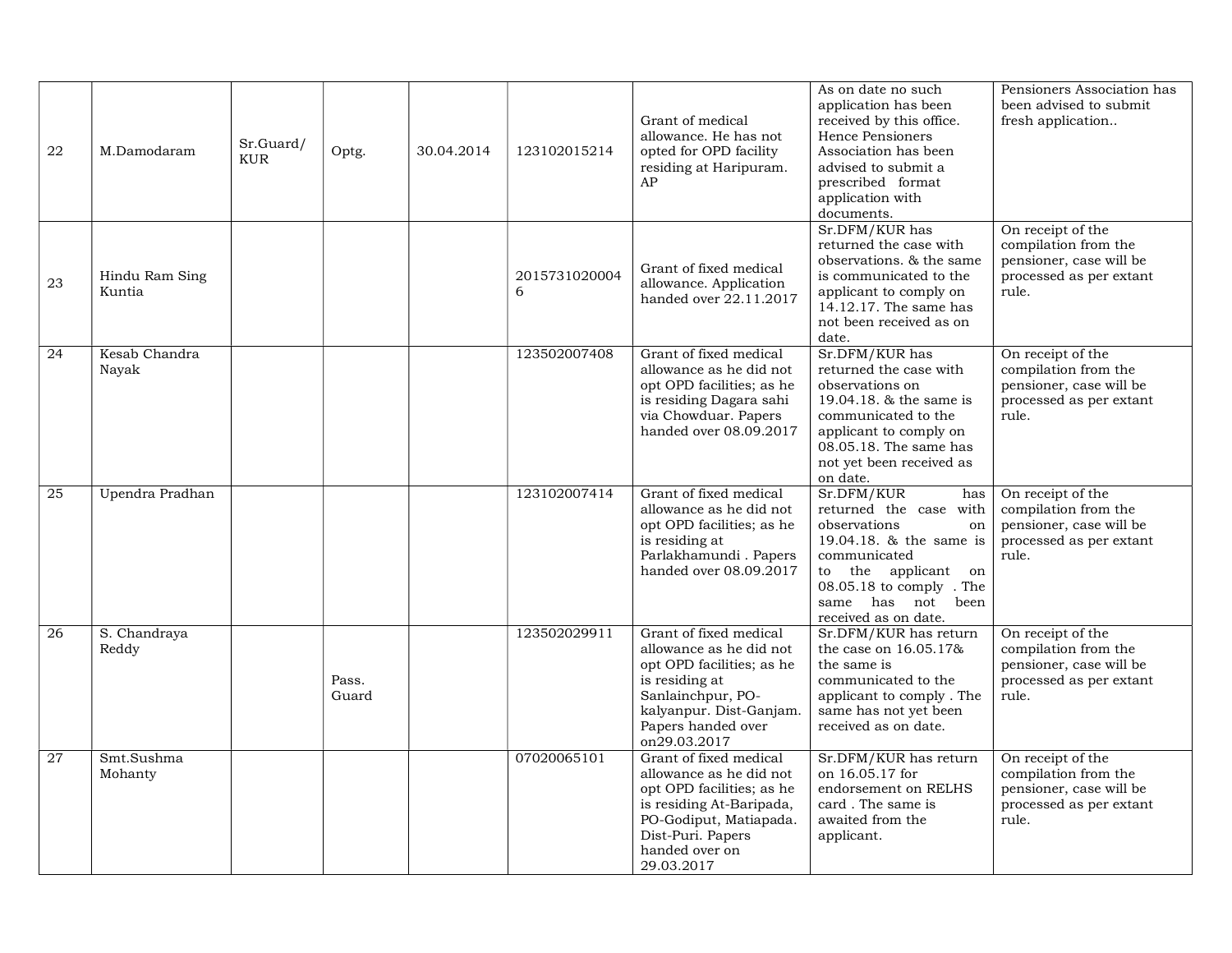| 28 | Sudha Kanta<br>Mohanty                                                | Sr.Tech/<br><b>KUR</b>           | C&W                                       |            | 123102059312                                | Grant of fixed medical<br>allowance as he did not<br>opt OPD facilities; as he<br>is residing At-Baripada,<br>PO-Godiput, Matiapada.<br>Dist-Puri. Papers<br>handed over on<br>29.03.2017                                               | Sr.DFM/KUR has return<br>on 23.05.17 for<br>endorsement on RELHS<br>Card .The same is<br>awaited from the<br>applicant.                                                                                          | On receipt of the<br>compilation from the<br>pensioner, case will be<br>processed as per extant<br>rule.  |
|----|-----------------------------------------------------------------------|----------------------------------|-------------------------------------------|------------|---------------------------------------------|-----------------------------------------------------------------------------------------------------------------------------------------------------------------------------------------------------------------------------------------|------------------------------------------------------------------------------------------------------------------------------------------------------------------------------------------------------------------|-----------------------------------------------------------------------------------------------------------|
| 29 | Laxmipriya Behera<br>$w/o$ (late)<br>N.Behere                         | Mail Exp<br>Guard/<br><b>KUR</b> | Optg.                                     | 15.11.2013 | 123102032512                                | Payment of mileage<br>arrears. In the pension<br>adalat held on<br>07.11.2017 a remark<br>was given " already been<br>paid." Against item No-<br>20, but practically no<br>payment made                                                 | While in service as Guard<br>$(M/E)$ at KUR no such<br>arrear is pending against<br>him. If any due of other<br>stations design with<br>specific period, Station<br>may be furnished for<br>further examination. | On receipt of required<br>documents, case will be put<br>up to Competent Authority.                       |
| 30 | Tilottama Patnaik<br>w/o Batakrushna<br>Patnaik.                      |                                  | Mail Exp<br>Guard/<br>OPTG/<br><b>KUR</b> | 06.06.2016 | 12020025906                                 | Payment of fixed medical<br>allowance as she was<br>residing in her native<br>place Saruva 30 Km<br>away from Jatni. But it<br>was closed abruptly on<br>distant criteria. This<br>may be re-examined.                                  | No fresh application<br>along with Distance proof<br>document has been<br>received by this office as<br>on date.                                                                                                 | On receipt of the required<br>document from the<br>pensioner, case will be<br>exmined as per extant rule. |
| 31 | Bedamati Pradhan<br>w/o late<br>P.R.Pradhan                           | Mail Exp<br>Guard/<br><b>KUR</b> | Optg.                                     |            | 07020083002                                 | Payment of fixed medical<br>allowance as she was<br>residing at Bikash Nagar<br>opposite to NISER gate<br>at least 3 km away from<br>any Rly Hospital. It was<br>turned down on distant<br>criteria. This may kindly<br>be<br>examined. | No fresh application<br>along with Distance proof<br>document has been<br>received by this office as<br>on date.                                                                                                 | Discussed & closed.                                                                                       |
| 32 | A.Sita Ratnam<br>(family pensioner)<br>w/o late.<br>A.S.Prabhakar Rao | Sr.Sup/<br><b>SPT</b>            | Engg.                                     | 30.04.2009 | 123502059510                                | Application for joining<br>RELHS-97 was sent by<br>registered post; which<br>was received by<br>Sr.DPO/KUR on<br>dtd.10.07.2017 but till<br>date no action has<br>initiated in granting<br>RELHS card.                                  | Pensioners Association<br>has been advised to<br>submit Fresh application<br>with relevant documents.<br>As on date awaited.                                                                                     | Discussed & closed.                                                                                       |
| 33 | Smt. A. Adilaxmi<br>w/o Late A.<br>Sankar Rao                         | Driver/                          | Mech.                                     |            | PEN/SE/KUR/1<br>992/B-405-PF-<br>SE/925/659 | Inclusion of the name of<br>Sobha Rani Divorce<br>daughter                                                                                                                                                                              | Enquery completed on<br>20.04.18 and party<br>advised to submit<br>required documents <i>i.e.</i><br>eath certificate, L.H.<br>certificare etc., which is                                                        | Discussed & closed.                                                                                       |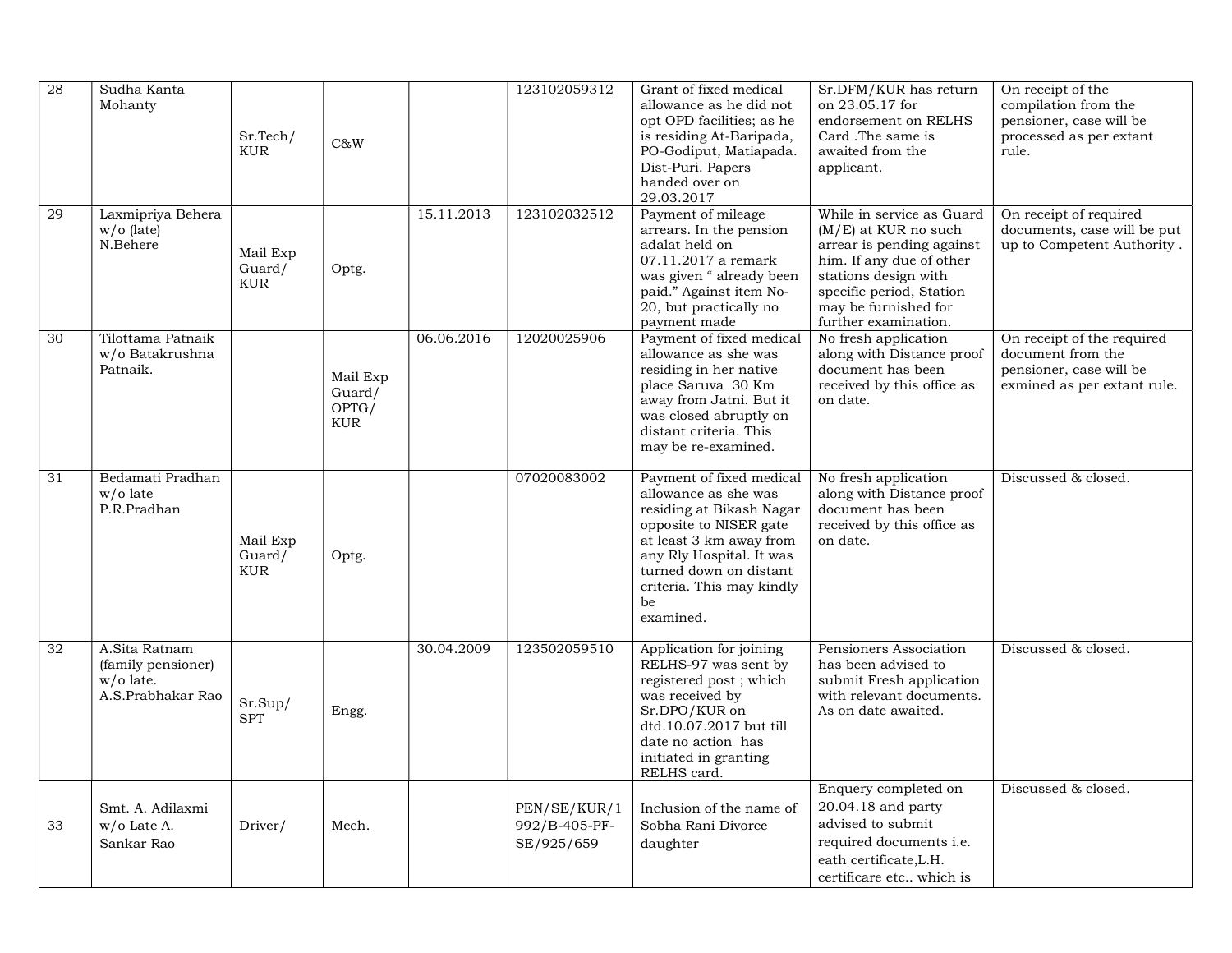|  |  |  | still awaited |  |
|--|--|--|---------------|--|
|  |  |  |               |  |
|  |  |  |               |  |
|  |  |  |               |  |

| 34 | Syed Rahim<br>S/o.Syed Ibrahim                                                                                                                                                                              | Khalasi<br>/PSA                      | Mech C&W | 31.07.2013                                                                                                                                                                                                           | 123102035513  | Payment of MACP from<br>G.P Rs.1800/- to<br>Rs.1900/-from<br>01.09.2008 and<br>$Rs.2000/-$ w.e.f<br>24.04.2013. | In MACP office order<br>employees design &<br>station has not been<br>endorsed. Hence<br>concerned dealer/Staff "A"<br>is requested to rectify for<br>further process. | Concerned dealer, Mech<br>Staff 'A' will be advised to<br>rectify the same &<br>corrigendum will be issued.<br>Discussed & closed. |
|----|-------------------------------------------------------------------------------------------------------------------------------------------------------------------------------------------------------------|--------------------------------------|----------|----------------------------------------------------------------------------------------------------------------------------------------------------------------------------------------------------------------------|---------------|-----------------------------------------------------------------------------------------------------------------|------------------------------------------------------------------------------------------------------------------------------------------------------------------------|------------------------------------------------------------------------------------------------------------------------------------|
| 35 | Pitambar Soren<br>S/o Singaray<br>Soren                                                                                                                                                                     | Tech G-I<br>(Black<br>Smith)/BB<br>S | Engg.    | 31.07.2008                                                                                                                                                                                                           | 123502002608  | Suddenly less paid of<br>pension from R.19726/-<br>to Rs.10559/- w.e.f<br>July 2017 onwards.                    | As on date no such Bank<br>slip has been received by<br>this office. Which is<br>awaited                                                                               | Discussed & closed.                                                                                                                |
| 36 | Supply of gold plated medals to the retirees at the time of their retirement. Presently those who are retiring,<br>they have been supplied the Gold Plated Medals. The outstanding cases are still pending. |                                      |          | On 25.04.18 Lr.<br>communicated to<br>CPO/BBS for 1198 gold<br>plated medals for retirees<br>(NR cases only) for period<br>from Jan-14 to May-15.<br>As on only 50 gold plated<br>medals received by this<br>office. | Same remarks. |                                                                                                                 |                                                                                                                                                                        |                                                                                                                                    |

| 37 | Baishnav Ch.<br>Behera | OS. | Engg | 30.04.13 | 1202002670 | Non-payment of CTG. | Ch.OS/Bills/Engg. Has sent<br>a secondary lr. to CPO/BBS<br>for obtaining GM's approval.<br>And in this connection this<br>Office has again<br>communicated a lr.<br>dtd:17/08/18 to<br>communicate the<br>GM/BBS's approval Which<br>is awaited. |  |
|----|------------------------|-----|------|----------|------------|---------------------|---------------------------------------------------------------------------------------------------------------------------------------------------------------------------------------------------------------------------------------------------|--|
|----|------------------------|-----|------|----------|------------|---------------------|---------------------------------------------------------------------------------------------------------------------------------------------------------------------------------------------------------------------------------------------------|--|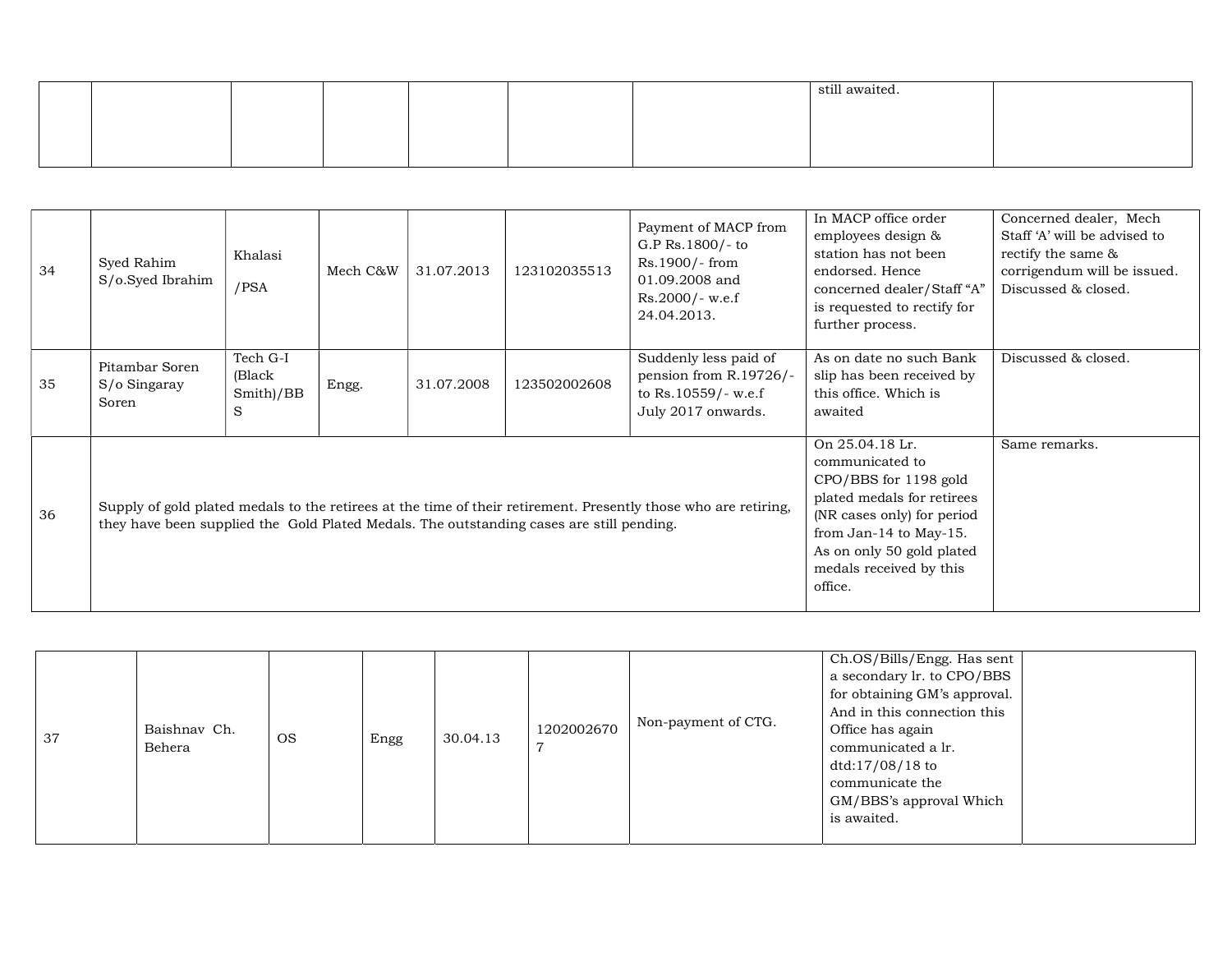| 38 | Pravat Kumar<br>Sahoo | LP                           | Elect.         |           | $---$           | Grant of RELHS Card.<br>Approach the DRM to<br>consider the case as per<br>Rly. Bd's instruction of<br>08.07.2009 and<br>19.08.2013 due copy<br>endorsed to Sr.DPO/KUR.<br>The case has been referred<br>to HQ. for clarification. The<br>case will be discussed<br>separately with the<br>DPO/KUR. No final<br>decision has been taken<br>yet. | Retired on 18.01.10.<br>and not joined RELHS<br>Scheme within stipulated<br>time as per R.B. rules. The<br>same has been<br>communicated to the party<br>on 24.01.17 On 07/09/18<br>received a copy of Rly bd's<br>lr. It will be examined &<br>processed accordingly | The case will be<br>discussed.                        |
|----|-----------------------|------------------------------|----------------|-----------|-----------------|-------------------------------------------------------------------------------------------------------------------------------------------------------------------------------------------------------------------------------------------------------------------------------------------------------------------------------------------------|-----------------------------------------------------------------------------------------------------------------------------------------------------------------------------------------------------------------------------------------------------------------------|-------------------------------------------------------|
| 39 | Devraj Samant         | LP/KUR                       | Elect.<br>(OP) | $- - - -$ | $--- -$         | Inclusion of the name of<br>widow daughter in RELHS<br>Card. In the pension adalat<br>held on 09.05.2017 the<br>remark has been given that<br>no such application has<br>been received in this<br>section. Application of the<br>party has been received in<br>Sr.DPO's office on<br>28.09.2016 the case may<br>please be considered.           | Already he has been advised<br>to submit inclusion order<br>which is issued from this<br>office.                                                                                                                                                                      | OS/Welfare will be<br>advised to examine the<br>case. |
| 40 | Faruk Khan,           | Marker/<br>CTC               | Comml.<br>/NR  | 01.08.05  | $---$           | He was appointed on<br>27.01.1965 in the initial<br>grade 2550-3200 (as per<br>5 <sup>th</sup> CPC). He was not<br>granted ACP scheme in the<br>grade of 3050-4590, but he<br>retired in grade 2650-<br>4000. This may kindly be<br>examined and give natural<br>justice.                                                                       | Sr.DFM/KUR has supplied<br>the SR of the Concerned<br>retiree on 14.08.18. &<br>necessary O.O issued on<br>$06/09/18$ for ACP benefit<br>wef.01/10/99. Difference of<br>pay and arrears will be<br>processed later on.                                                | Case is under process.s                               |
| 41 | Piren Bibi            | Khalasi-<br>cum-<br>Masalchi | Mech           | 30.09.06  | 1202005560<br>6 | She has applied for<br>inclusion of her divorcee<br>daughter Smt.Nazama Bibi<br>in PPO Book. On<br>11.05.2016 and obtained<br>acknowledgement on<br>12.05.2016. In the                                                                                                                                                                          | Enquiry completed.<br>Documents prepared. A lr.<br>Sent to Registrar office/BBS<br>for genuiness. Still is<br>awaited.                                                                                                                                                | Same remarks.                                         |